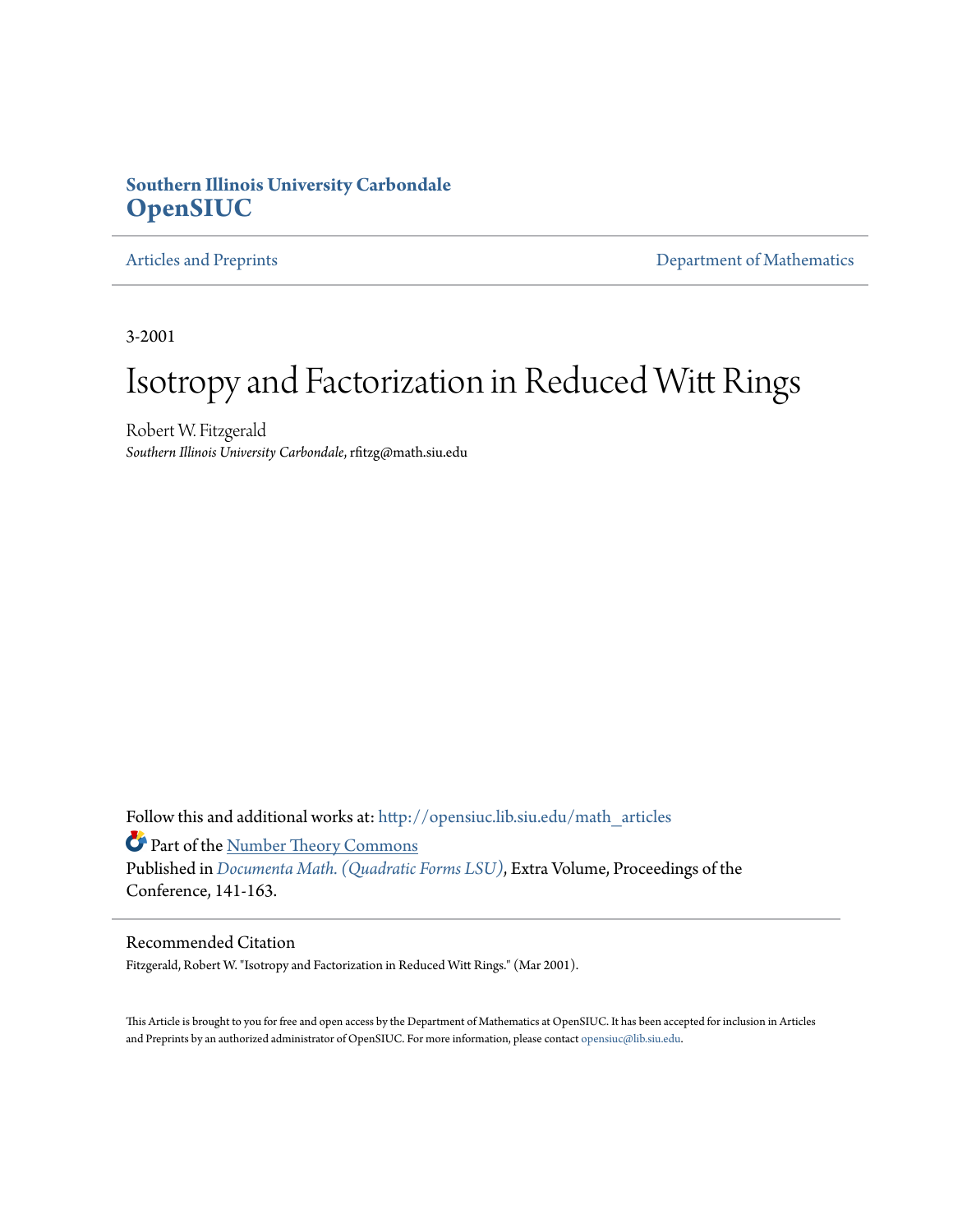### Isotropy and factorization in reduced Witt rings

ROBERT W. FITZGERALD

ABSTRACT. We consider reduced Witt rings of finite chain length. We show there is a bound, in terms of the chain length and maximal signature, on the dimension of anisotropic, totally indefinite forms. From this we get the ascending chain condition on principal ideals and hence factorization of forms into products of irreducible forms.

1991 Mathematics Subject Classification: 11E81, 12D15 Keywords and Phrases: isotropy, quadratic forms, Witt ring

R will denote a (real) reduced Witt ring. A form  $q \in R$  is totally indefinite if  $|\text{sgn}_{\alpha}q| < \dim q$  for all orderings  $\alpha$  of R. It is well-known that such a form need not be isotropic. However, when R has finite chain length,  $\text{cl}(R)$ , we show there are restrictions on the possible dimensions of anisotropic, totally indefinite forms. To be specific,

$$
\dim q \le \frac{1}{2}cl(R)\max_{\alpha} \{|\operatorname{sgn}_{\alpha} q|^2\},\
$$

unless  $R = \mathbb{Z}$  and q is one-dimensional. The proof depends on Marshall's classification of reduced Witt rings of finite chain length.

This bound allows us to show that  $R$ , of finite chain length, satisfies the ascending chain condition on principal ideals. One consequence of this result is that chains of basic clopen sets  $H(a_1, \ldots, a_n)$ , for fixed n, stabilize. Another consequence is that non-zero, non-units of  $R$  factor into a finite product of irreducible elements (in the sense of Anderson and Valdes-Leon). This had been previously known only for odd dimensional forms in rings with only finitely many orderings.

Conversely, we show, for a wide class of reduced Witt rings  $R$ , that the ascending chain condition on principal ideals implies  $R$  has finite chain length. The proof relies on Marshall's notion of a sheaf product. We close with examples of factorization into irreducible elements. These illustrate how the factorization of even dimensional forms is less well behaved than the factorization of odd dimensional forms studied in [8].

We set some of the notation.  $R$  will be an abstract Witt ring, in the sense of Marshall [11], and reduced. The main case of interest is the Witt ring of a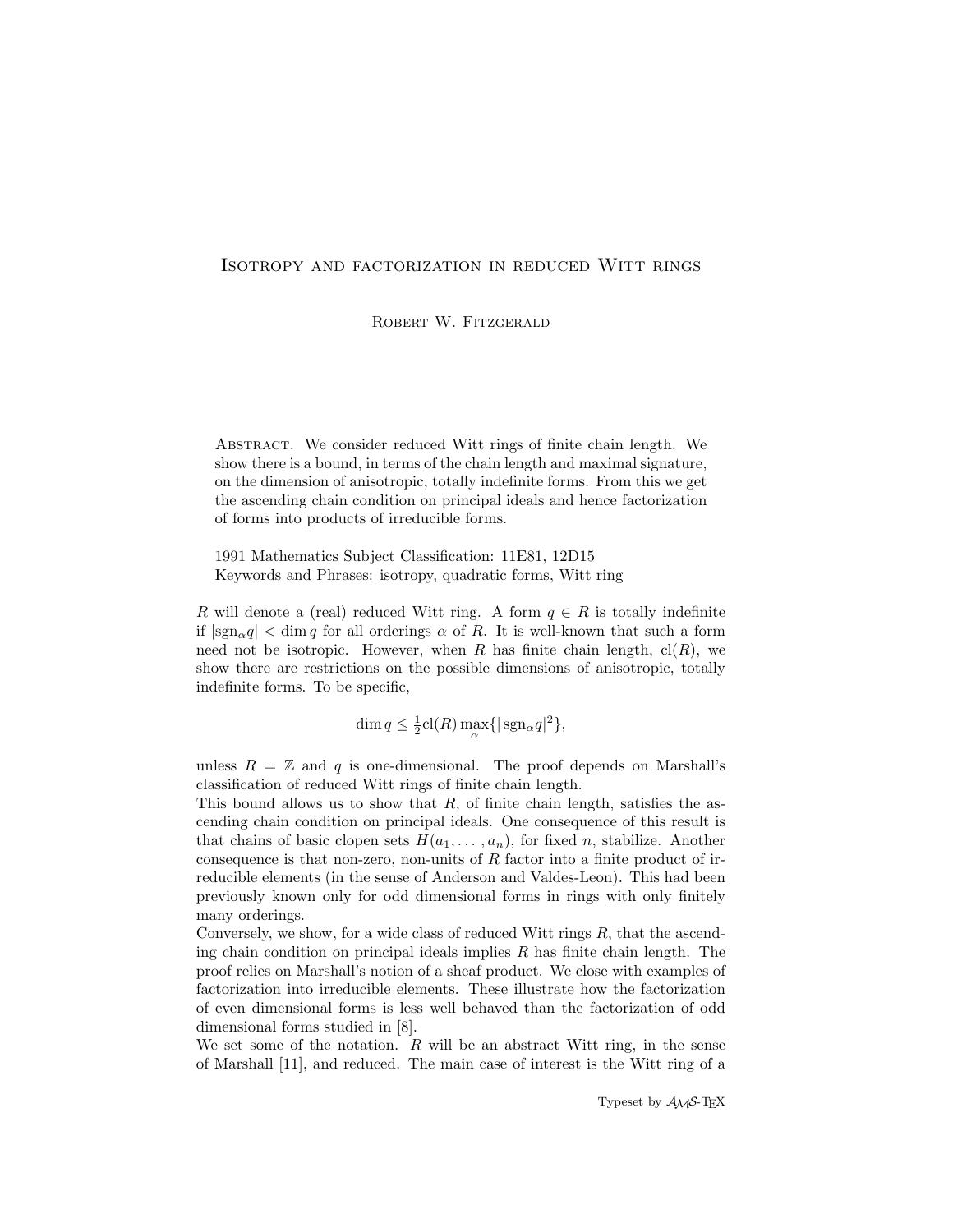Pythagorean field.  $X_R$ , or just X if the ring is understood, denotes the set of orderings (equivalently, signatures) on  $R$ . We always assume  $X$  is non-empty. For a form  $q \in R$  and ordering  $\alpha \in X$ , the signature of q at  $\alpha$  will be denoted by either sgn<sub>α</sub>q or  $\hat{q}(\alpha)$ .

We let  $G_R$ , or just G when R is understood, denote the group of onedimensional forms of R. When R is the Witt ring of a field,  $G = F^*/F^{*2}$ . Forms in R are written as  $\langle a_1, \ldots, a_n \rangle$ , with each  $a_i \in G$ . An n-fold Pfister form is a product  $\langle 1, a_1 \rangle \langle 1, a_2 \rangle \cdots \langle 1, a_n \rangle$ , denoted by  $\langle \langle a_1, a_2, \ldots, a_n \rangle \rangle$ . The set of orderings  $X$  has a topology with basic clopen sets

$$
H(a_1, \ldots, a_n) = \{ \alpha \in X : a_i >_\alpha 0 \text{ for all } i \},
$$

where each  $a_i \in G$ . The *chain length* of R, denoted by  $\text{cl}(R)$ , is the supremum of the set of integers  $k$  for which there is a chain

$$
H(a_0) \subsetneq H(a_1) \subsetneq \cdots \subsetneq H(a_k)
$$

of length k (each  $a_i \in G$ ).

A subgroup  $F \subset G$  is a fan if it satisfies : any subgroup  $P \supset F$  such that  $-1 \notin P$  and P has index 2 in G is an ordering. The index of the fan is [G : F]. The set of orderings P that contain F is denoted  $X/F$ . Note that  $|X/F| = 2^{n-1}$ if F has index  $2^n$ . The *stability index* of R, denoted by  $st(R)$ , is the supremum of  $\log_2 |X/F|$  over all fans in G.

If  $R_1$  and  $R_2$  are reduced Witt rings then so is the product

$$
R_1 \sqcap R_2 = \{(r_1, r_2) : r_1 \in R_1, r_2 \in R_2 \text{ and } \dim r_1 \equiv \dim r_2 \pmod{2}\}.
$$

E will always denote a group of exponent 2. If  $R$  is a reduced Witt ring then so is the group ring generated by  $E$ , denoted by  $R[E]$ .  $E_k$  will denote the group of exponent 2 and order  $2^k$ . We will always take  $t_1, \ldots, t_k$  as generators of  $E_k$ (except when  $k = 1$  when we use just t). For an arbitrary E we use  $t_1, t_2, \ldots$  as generators. When  $E$  is uncountable we are assuming the use of infinite ordinals as indices. Lastly, if  $S \subset G$  we write  $sp(S)$  for the subgroup generated by S.

#### 1. Isotropy.

Over  $\mathbb R$  a form q is hyperbolic iff sgn  $q = 0$  and isotropic iff  $|\text{sgn } q| < \dim q$ . The first statement holds for any reduced Witt ring but not the second. Our goal is to find a limit on the difference between  $|\text{sgn } q|$  and dim q for anisotropic forms. We restrict ourselves to reduced Witt rings with a finite chain length. Recall [12, 4.4.2] ([5] in the field case) that such rings are built up from copies of  $\mathbb Z$ by finite products and arbitrary group ring extensions. The decomposition is unique except that  $\mathbb{Z} \cap \mathbb{Z} = \mathbb{Z}[E_1]$ .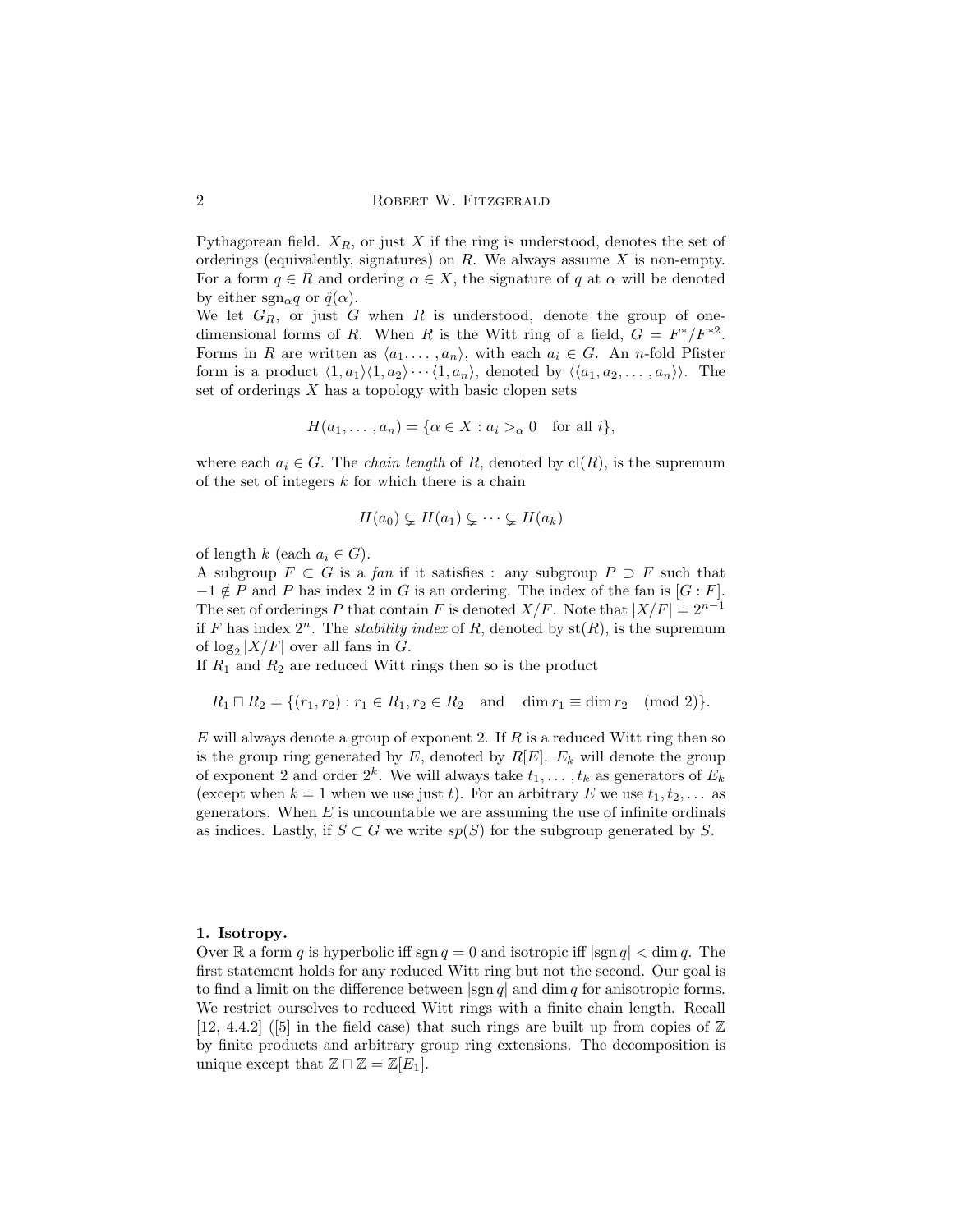We introduce some notation. Recall that  $E_k$  is generated by  $t_1, \ldots, t_k$ . We fix a listing  $x_1, \ldots, x_{2^k}$  of the elements of  $E_k$  as follows. The list for  $E_1$  is 1,  $t_1$ . The list for  $E_{k+1}$  is the list of  $E_k$  followed by  $t_{k+1}$  times the list for  $E_k$ . We also fix a listing  $\alpha_1, \ldots, \alpha_{2^n}$  of the orderings on  $\mathbb{Z}[E_k]$ . For the  $k = 1$  we take  $\alpha_1$  to be the ordering with  $t_1$  positive and  $\alpha_2$  to be the ordering with  $t_1$ negative. The list for  $\mathbb{Z}[E_{k+1}]$  consists of the orderings on  $\mathbb{Z}[E_k]$  extended by taking  $t_{k+1}$  positive, followed by the extensions with  $t_{k+1}$  negative. Lastly, we define  $P_k$  to be the  $2^k \times 2^k$ -matrix whose  $(i, j)$  entry is the sign of  $x_j$  at the  $\alpha_i$ ordering. Thus  $P_1 = \begin{pmatrix} 1 & 1 \\ 1 & -1 \end{pmatrix}$  $\begin{pmatrix} 1 & 1 \\ 1 & -1 \end{pmatrix}$ .

**Lemma 1.1.** For each  $k \geq 1$ 

- (1)  $P_k$  is symmetric.
- (2)  $P_k^2 = 2^k I$ .
- (3) For  $q = \sum n_i x_i \in \mathbb{Z}[E_k]$  let  $s_i = \hat{q}(\alpha_i)$ . Set  $\bar{n} = (n_1, \ldots n_{2^k})^T$ , where T denotes the transpose, and  $\bar{s} = (s_1, \ldots, s_{2^k})^T$ . Then  $P_k \bar{n} = \bar{s}$ .

*Proof.* We use induction on k to prove (1) and (2). Both are clear for  $k = 1$ . By our construction,  $\overline{a}$  $\mathbf{r}$ 

$$
P_{k+1} = \begin{pmatrix} P_k & P_k \\ P_k & -P_k \end{pmatrix}.
$$

Thus  $P_k$  symmetric implies  $P_{k+1}$  is also. And

$$
P_{k+1}^2 = \begin{pmatrix} 2P_k^2 & 0 \\ 0 & 2P_k^2 \end{pmatrix} = 2^{k+1}I.
$$

Statement (3) is simple to check.  $\Box$ 

The reader may notice that each  $P_k$  is a Hadamard matrix, indeed the simplest examples of Hadamard matrices, namely Kronecker products of copies of ³ ´ 1 1  $\begin{pmatrix} 1 & 1 \\ 1 & -1 \end{pmatrix}$ .

**Notation.** Let  $M(q) = \max\{|\hat{q}(\alpha)| : \alpha \in X\}.$ 

**Proposition 1.2.** Let  $R = \mathbb{Z}[E]$ , where E is an arbitrary group of exponent two. Suppose  $q \in R$  is anisotropic. Then dim  $q \leq M(q)^2$ .

*Proof.* We may assume  $q \in \mathbb{Z}[E_k]$  for some k. Write  $q = \sum n_i x_i$  where  $n_i \in \mathbb{Z}$ and the  $x_i$  form the list of the elements of  $E_k$  described above. Let  $\bar{n}$  and  $\bar{s}$  be as in  $(1.1)$ . Then:

$$
P_k \bar{n} = \bar{s}
$$
  
\n
$$
2^k \bar{n} = P_k^2 \bar{n} = P_k \bar{s}
$$
  
\n
$$
\sum n_i^2 = \bar{n}^T \bar{n} = \frac{1}{2^{2k}} \bar{s}^T P_k^T P_k \bar{s}
$$
  
\n
$$
= \frac{1}{2^k} \bar{s}^T \bar{s} = \frac{1}{2^k} \sum s_i^2.
$$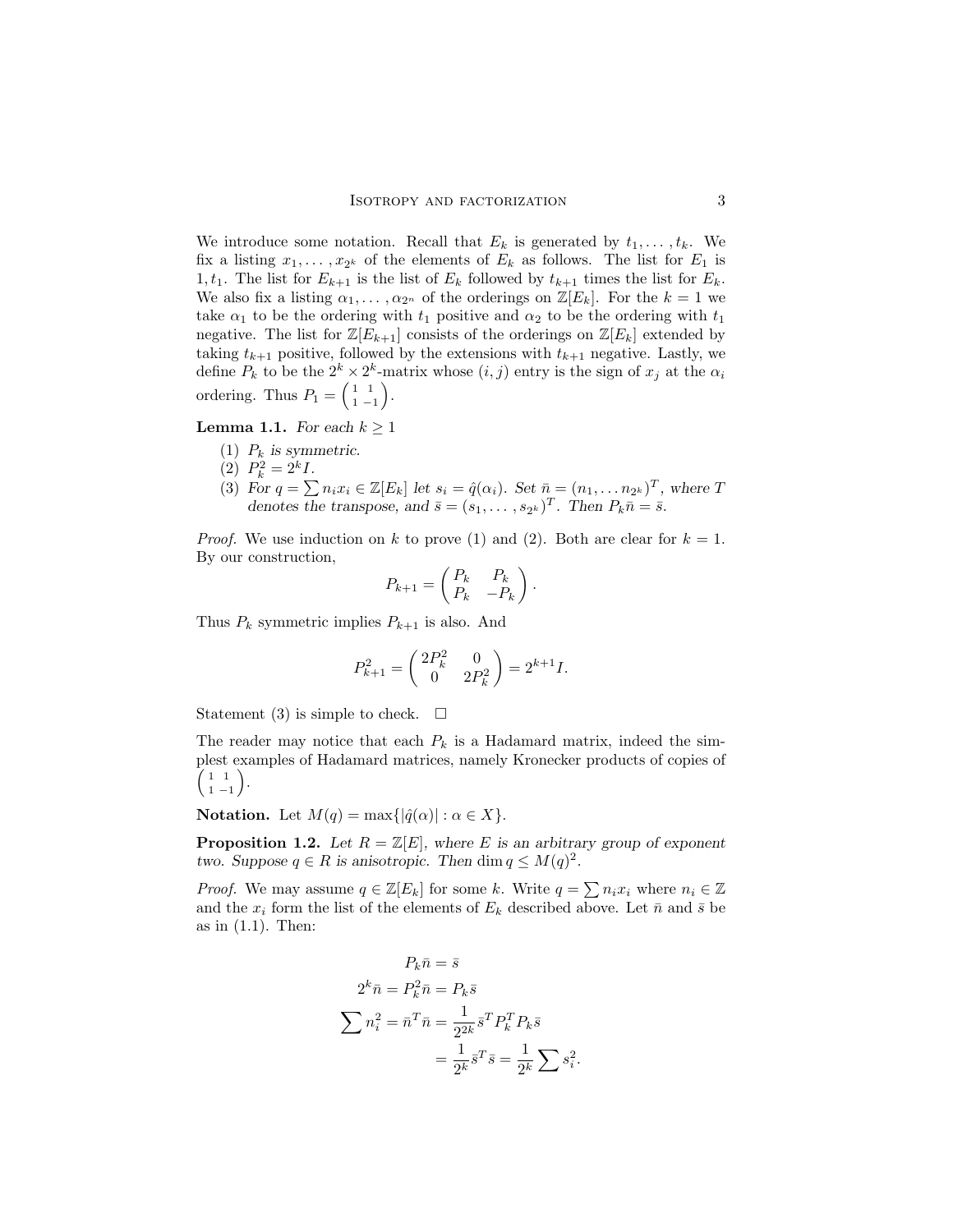Now for each *i* we have  $s_i^2 \leq M(q)^2$ . So  $\sum n_i^2 \leq M(q)^2$ . Further,  $|n_i| \leq n_i^2$  so Now for each t we have  $s_i \le$ <br>dim  $q = \sum |n_i| \leq M(q)^2$ .  $\Box$ 

Remarks. (1) The bound in (1.2) is sharp infinitely often. Let  $\epsilon = (\epsilon_1, \ldots, \epsilon_k)$ be a choice of signs, that is, each  $\epsilon_i = \pm 1$ . Pick a one-to-one correspondence between the  $2^k$  many sign choices and the elements of  $sp{t_{k+1}, \ldots, t_{2k}}$ , say  $\epsilon \mapsto x_{\epsilon}$ . Then consider

$$
q = \sum_{\epsilon} x_{\epsilon} \langle \langle \epsilon_1 t_1, \ldots, \epsilon_k t_k \rangle \rangle \in \mathbb{Z}[E_{2k}],
$$

where the sum is over all possible sign choices. At each ordering of  $\mathbb{Z}[E_k]$ exactly one of the Pfister forms has signature  $2<sup>k</sup>$ , the others having signature zero. In any extension of this ordering to  $\mathbb{Z}[E_{2k}]$  we get sgn  $q = \pm 2^k$ . Thus q is anisotropic, dim  $q = 2^{2k}$  and  $M(q) = 2^k$ . Hence dim  $q = M(q)^2$ .

(2) The bound of  $(1.2)$  is not sharp for M's that are not 2-powers. For instance, suppose q is anisotropic and  $M(q) = 3$ . We may assume (see (2.6)) that q has signature 3 or −1 at each ordering. Let  $q_0 = (q-1)_{an}$ , the anisotropic part. Then  $M(q_0) = 2$  and so dim  $q_0 \leq 4$ . Thus dim  $q \leq 5 < M(q)^2$ .

The bound of  $(1.2)$  can also be improved if k is fixed. For instance, one can show for anisotropic  $q \in \mathbb{Z}[E_3]$  that  $\dim q \leq \frac{5}{2}M(q)$ .

**Theorem 1.3.** Suppose  $R$  is a reduced Witt ring of finite chain length. Let  $q \in R$  be anisotropic. Then  $\dim q \leq \frac{1}{2}cl(R)M(q)^2$ , unless  $R = \mathbb{Z}$  and q is one-dimensional.

*Proof.* The result is clear if dim  $q = 1$  so assume dim  $q \geq 2$ . We may thus ignore the exceptional case. We will prove the result for  $R = S[E]$ , any E, by induction on the chain length of S. Say  $cl(S) = 1$  so that  $S = \mathbb{Z}$ . If  $E = 1$  then  $\dim q = M(q) \leq \frac{1}{2}M(q)^2$  as  $\dim q \geq 2$ . If  $E \neq 1$  then we are done by (1.2) as  $\operatorname{cl}(\mathbb{Z}[E]) = 2.$ 

In the general case we may assume  $S = S_1 \sqcap S_2$ , with at least one of  $S_1$  or  $S_2$ not  $\mathbb{Z}$ . Then both  $S_1$  and  $S_2$  have smaller chain length than S and so we are assuming the result holds for  $S_i[E]$ ,  $i = 1, 2$  and any E.

First suppose  $E = 1$ . Write  $q = (a, b)$  with  $a \in S_1$  and  $b \in S_2$ . We may assume that dim  $a \geq \dim b$ . Then dim  $q = \dim a$ . We have by induction

$$
\dim q = \dim a \le \frac{1}{2} \operatorname{cl}(S_1) M(a)^2
$$
  
\n
$$
\le \frac{1}{2} \operatorname{cl}(R) M(a)^2, \quad \text{since } \operatorname{cl}(R) = \operatorname{cl}(S_1) + \operatorname{cl}(S_2)
$$
  
\n
$$
\le \frac{1}{2} \operatorname{cl}(R) M(q)^2,
$$

as  $\hat{q}(\alpha) = \hat{a}(\alpha)$  or  $\hat{b}(\alpha)$  for every  $\alpha \in X$  so that  $M(a) \leq M(q)$ . Next suppose  $E \neq 1$ . Since q has only finitely many entries we may assume that  $q \in (S_1 \sqcap S_2)[E_k]$ , for some k. Write  $q = \sum (a_i, b_i)x_i$ , where each  $a_i \in S_1$ and  $b_i \in S_2$  and the  $x_i$ 's are our listing of the elements of  $E_k$ . Set

$$
\varphi = (\sum a_i x_i, 0) + r(0, \sum b_i x_i) \in (S_1[E_k] \cap S_2[E_k])[E_1].
$$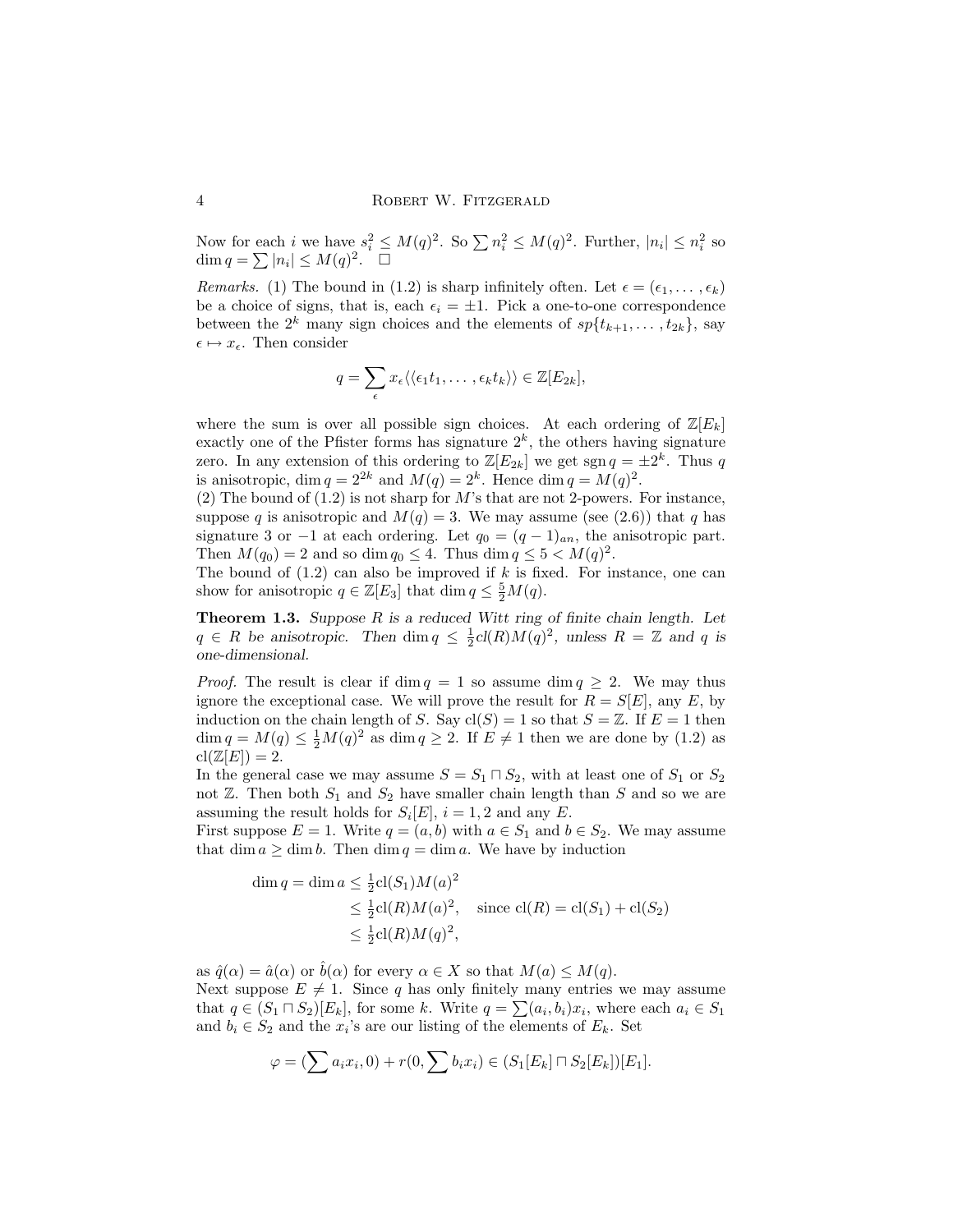Now

$$
\dim q = \sum_{i} \max{\dim a_i, \dim b_i}
$$
  

$$
\dim \varphi = \sum \dim a_i + \sum \dim b_i \ge \dim q.
$$

We check the signatures. If  $\alpha \in X_{S_1}$  and  $\alpha^{\epsilon}$  is an extension of  $\alpha$  to  $R =$ We check the signatures. If  $\alpha \in X_{S_1}$  and  $\alpha'$  is an extension of  $\alpha$  to  $\kappa =$ <br> $(S_1 \sqcap S_2)[E_k]$  then  $\hat{q}(\alpha^{\epsilon}) = \sum \hat{a}_i(\alpha)\epsilon_i$  (here  $\epsilon_i = \pm 1$  depending on the sign of  $x_i$  in the extension). Similarly, if  $\beta \in X_{S_2}$  and  $\beta^{\epsilon}$  is an extension to R then  $\hat{q}(\beta^{\epsilon}) = \sum \hat{b}_i(\beta) \epsilon_i.$ 

We may also view  $\alpha^{\epsilon}$  as an extension of  $\alpha$  to  $S_1[E_k]$  and hence to  $S_1[E_k] \cap S_2[E_k]$ . Let  $\alpha^{\epsilon+}$  denote the further extension to  $(S_1[E_k] \sqcap S_2[E_k])[E_1]$  with r positive. We also have the other extensions  $\alpha^{\epsilon-}$ ,  $\beta^{\epsilon+}$  and  $\beta^{\epsilon-}$ . Then:

$$
\hat{\varphi}(\alpha^{\epsilon+}) = \sum \hat{a}_i(\alpha) \epsilon_i
$$

$$
\hat{\varphi}(\alpha^{\epsilon-}) = \sum \hat{a}_i(\alpha) \epsilon_i
$$

$$
\hat{\varphi}(\beta^{\epsilon+}) = \sum \hat{b}_i(\beta) \epsilon_i
$$

$$
\hat{\varphi}(\beta^{\epsilon-}) = -\sum \hat{b}_i(\beta) \epsilon_i.
$$

Thus  $M(\varphi) = M(q)$ . Set  $\varphi_1 = \sum a_i x_i \in S_1[E_k]$  and  $\varphi_2 = \sum b_i x_i \in S_2[E_k]$ . Then by induction we have:

$$
\dim \varphi_1 \leq \frac{1}{2} \operatorname{cl}(S_1) M(\varphi_1)^2
$$
  

$$
\dim \varphi_2 \leq \frac{1}{2} \operatorname{cl}(S_2) M(\varphi_2)^2.
$$

The previous computation shows that for any ordering  $\gamma$  of  $(S_1[E_k] \cap S_2[E_k])[E_1]$ that  $\hat{\varphi}(\gamma)$  equals  $\hat{\varphi}_1(\alpha)$  or  $\pm \hat{\varphi}_2(\beta)$  where  $\gamma$  restricts to either  $\alpha$  on  $S_1[E_k]$  or  $\beta$ on  $S_2[E_k]$ . Thus  $M(\varphi_i) \leq M(\varphi)$  for  $i = 1, 2$ . We obtain

$$
\dim \varphi = \dim \varphi_1 + \dim \varphi_2 \leq \frac{1}{2} (cl(S_1) + cl(S_2)) M(\varphi)^2
$$
  
= 
$$
\frac{1}{2} cl(R) M(\varphi)^2,
$$

using [12, 4.2.1]. Lastly, we have already checked that dim  $q \leq \dim \varphi$  and  $M(q) = M(\varphi)$ , giving the desired bound.  $\square$ 

Remarks. (1) The bound of (1.3) is sometimes achieved. For example, in

$$
R = (\mathbb{Z}[E_2] \sqcap \mathbb{Z}[E_2] \sqcap \mathbb{Z}[E_2])[E_2],
$$

where the last  $E_2$  is generated by  $s_1, s_2$ , let  $\varphi = \langle 1, t_1, t_2, -t_1t_2 \rangle$  and set  $q =$  $(\varphi, 0, 0) + s_1(0, \varphi, 0) + s_2(0, 0, \varphi)$ . Then q is anisotropic, dim  $q = 12$ ,  $M(q) = 2$ and  $\text{cl}(R) = 6$ . Thus  $\dim q = \frac{1}{2}\text{cl}(R)M(q)^2$ .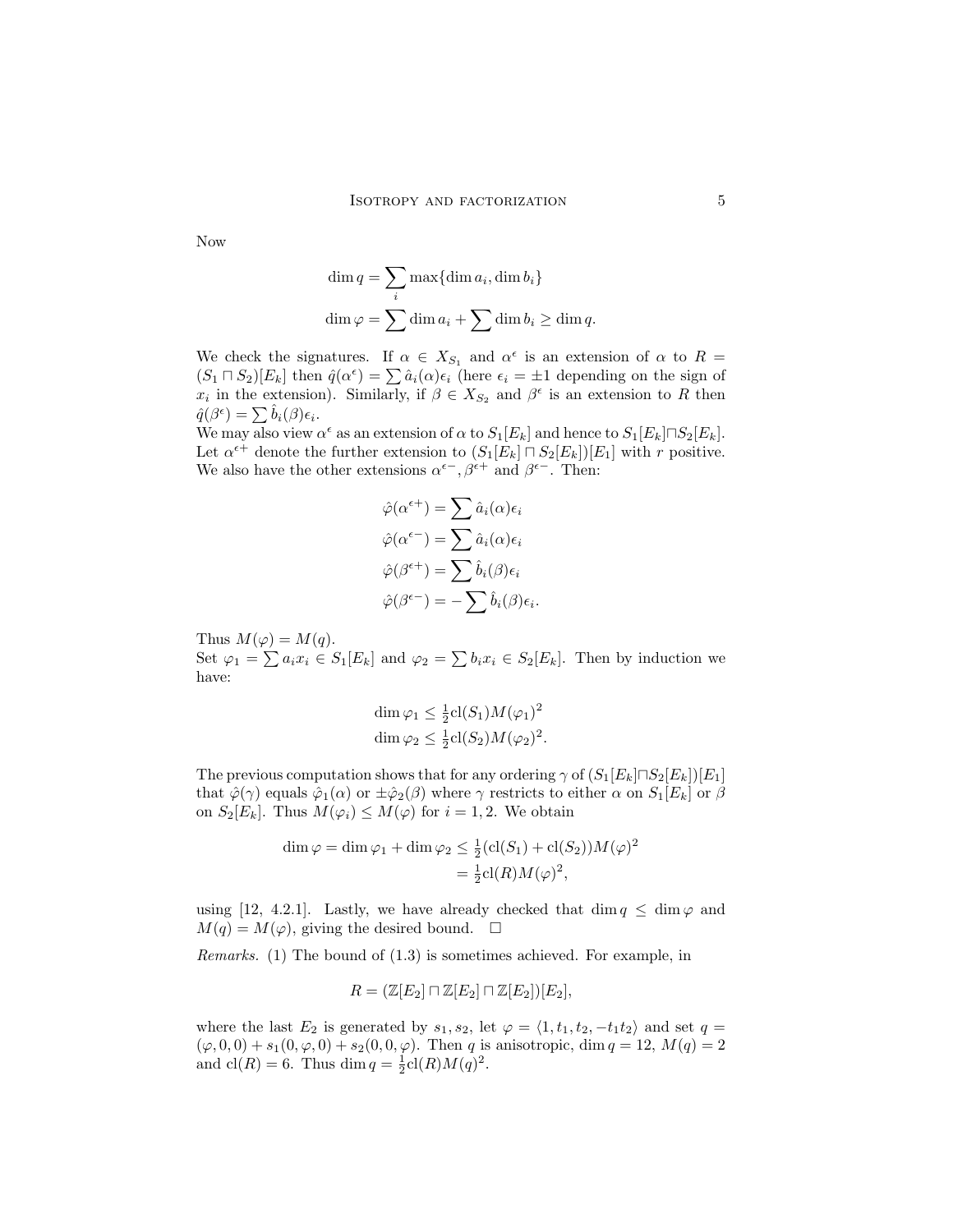$(2)$  Bröcker [3] has a result that looks similar to  $(1.3)$  but is apparently unrelated. There, in the version of [12, 7.7.3], if q is anisotropic,  $\hat{q}(\alpha) = \pm 2^k$  for all  $\alpha$  and  $Y = {\alpha : \hat{q}(\alpha) = 2^k}$  is the union of basic open sets each of stability index at most  $k + 1$ , then dim  $q \leq 2^{2k} = M(q)^2$ .

(3) Bonnard [2] also has a result that looks like (1.3), which in fact uses Bröcker's result in the proof. In our notation, her result is: if  $R$  has finite stability index s and  $q \in R$  is anisotropic then  $\dim q \leq 2^{s-1}M(q)$ . Her bound is slightly better than this. Chain length and stability index are independent invariants so again there is no apparent connection between (1.3) and Bonnard's result.

Recall that a form q is weakly isotropic if mq is isotropic for some  $m \in \mathbb{N}$ .

**Corollary 1.4.** Let R be a real Witt ring (not necessarily reduced) of finite chain length. Let  $q \in R$  be a form of dimension at least 2. If  $\dim q > \frac{1}{2}cl(R)M(q)^2$  then q is weakly isotropic.

*Proof.* Let  $q_r = q + R_t \in R_{red}$ , the reduced Witt ring. Then  $q_r$  is isotropic by (1.3). Hence  $q_r \simeq \langle 1, -1 \rangle + \varphi_r$ , for some form  $\varphi_r = \varphi + R_t \in R_{red}$ . Then  $2^k q \simeq 2^k \langle 1, -1 \rangle + 2^k \varphi$ , for some k, and so q is weakly isotropic.  $\Box$ 

#### 2. Chains of principal ideals.

We use the standard abbreviation ACC for *ascending chain condition*.

**Proposition 2.1.** If ACC holds for the principal ideals of  $R$  then  $R$  has finite chain length.

Proof. Suppose we have a tower

$$
H(a_1) \supseteq H(a_2) \supseteq \cdots \supseteq H(a_n) \supseteq \cdots.
$$

Set  $q_n = \langle 1, 1, a_n \rangle$ . Then  $\hat{q}_n(\alpha)$  is 1 or 3, with  $\hat{q}_n(\alpha) = 3$  iff  $\alpha \in H(a_n)$ . In particular, for every n we have  $\hat{q}_{n+1}(\alpha)$  divides  $\hat{q}_n(\alpha)$ , for every  $\alpha \in X$ . Then  $q_{n+1}$  divides  $q_n$  by [7, 1.7]. Thus we have a tower of principal ideals :

$$
(q_1) \subseteq (q_2) \subseteq \cdots \subseteq (q_n) \subseteq \cdots.
$$

The ACC implies there exists a N such that  $(q_N) = (q_m)$  for all  $m > N$ . Then  $\hat{q}_N(\alpha)$  divides  $\hat{q}_m(\alpha)$  for all  $\alpha \in X$  and so  $H(a_N) = H(a_m)$ , for all  $m > N$ .  $\Box$ 

We need some technical terms for the next result.

**Definitions.** A fan tower is a strictly decreasing tower of fans  $F_1 > F_2$  $\cdots > F_n > \cdots$ , each of finite index plus a fixed choice of complements  $C_n$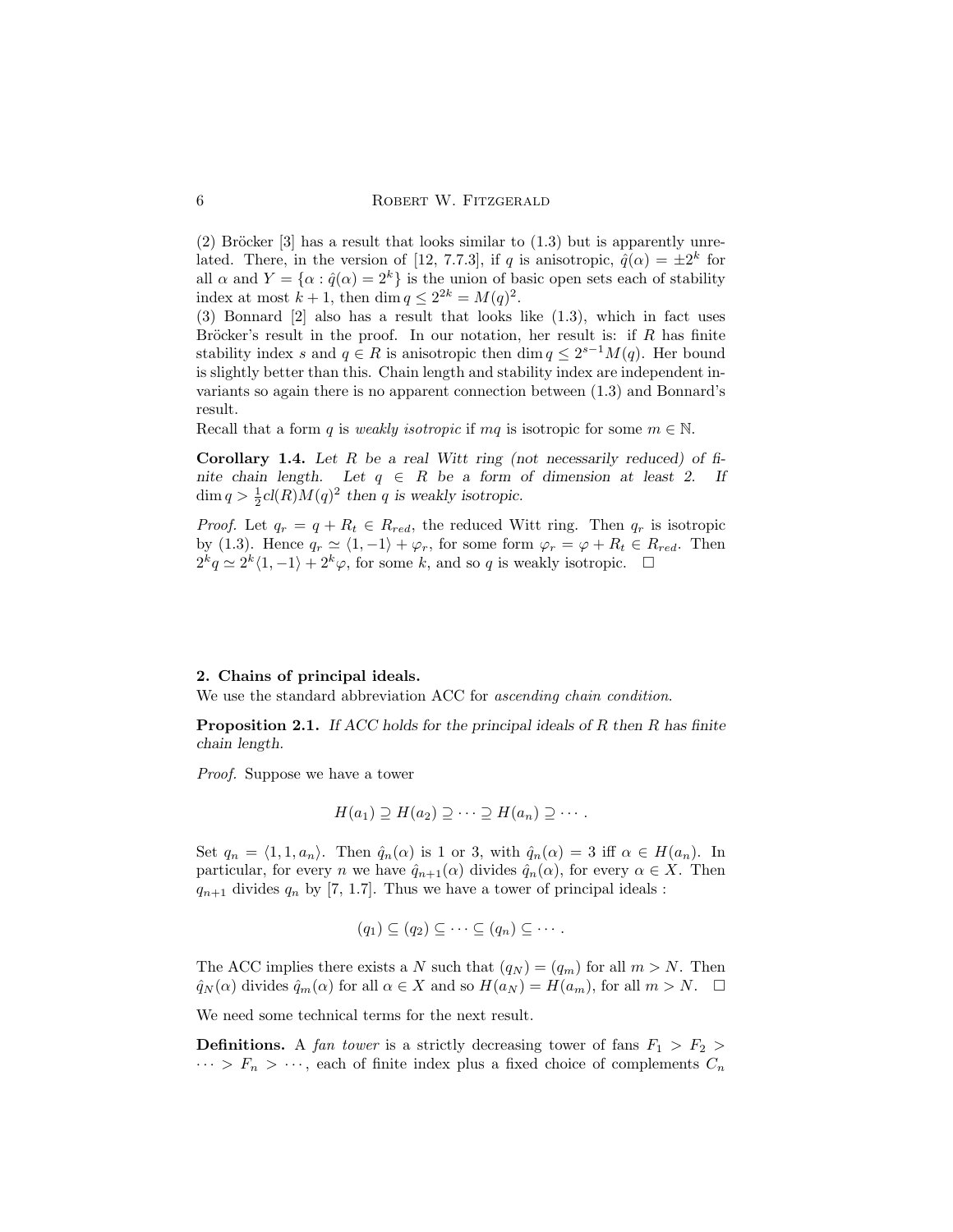where  $G = C_n \times F_n$ . We set  $F_{\infty} = \cap F_n$ . A separating set of fan towers is a finite set of fan towers  $s_1, \ldots, s_\ell$ , with  $s_i = \{F_{in}\}\$  such that

- (1) Given any  $q \in R$  there exists m, possibly depending on q, such that all entries of q are in  $C_{im}F_{i\infty}$ , for each i between 1 and  $\ell$ .
- (2) Given  $K \subset \mathbb{Z}$  and forms  $q_1, q_2 \in R$ , there exists N, depending on  $q_1$ and  $q_2$  but not K, such that if for some  $n > N$

$$
\hat{q}_1^{-1}(K) \cap (X/F_{in}) = \hat{q}_2^{-1}(K) \cap (X/F_{in})
$$

for all *i* then  $\hat{q}_1^{-1}(K) = \hat{q}_2^{-1}(K)$ .

**Example.** For a simple example, let  $R = \mathbb{Z}[E]$  with E countably infinite. Let  $F_i = sp{t_{i+1}, t_{i+2}, \ldots}$  and  $C_i = sp{-1, t_1, \ldots, t_i}$ . Then each  $F_i$  is a fan of finite index, each  $C_i$  is a complement and the  $F_i$  are strictly decreasing. Hence  ${F_i}$  is a fan tower. Note that here  $F_{\infty} = 1$ . This fan tower is a separating (singleton) set of fan towers. A given form  $q$  has entries involving only a finite number of  $t_i$ 's and so its entries lie in some  $C_m$ ; this is the first condition. If we are given two forms  $q_1$  and  $q_2$  then again all of their entries lie in some  $C_N$ . So the signatures of the  $q_i$  depend only on the signs of  $t_1, \ldots t_N$  in that ordering. Hence if  $\hat{q}_1$  and  $\hat{q}_2$  agree on  $X/F_N$  then they agree at every ordering. This is the second condition.

Roughly, our fan towers will look like this example. When there is a product we will need one tower in each coordinate, hence a separating set.

**Lemma 2.2.** If R has finite chain length then R has a separating set of fan towers.

*Proof.* We prove this by induction on the chain length. When  $cl(R) = 1$  then  $R = \mathbb{Z}$  and the result is clear. We first consider the case  $R = S_1 \cap S_2$ . Write  $G_1$  and  $X_1$  for  $G_{S_1}$  and  $X_{S_1}$  and similarly for  $G_2$  and  $X_2$ . Let  $\{s_1^1, \ldots, s_{\ell_1}^1\}$ be a separating set of fan towers for  $S_1$ . Here  $s_k^1 = \{F_{ki}^1\}$  with complements  $C_{ki}^1$ . Set  $F_{ki} = F_{ki}^1 \times G_2$ , which is a fan in  $G = G_1 \times G_2$  with complement  $\widetilde{C}_{ki} = C_{ki}^1 \times 1$ . Then for  $1 \leq k \leq \ell_1$ ,  $r_k = \{F_{ki}\}\$ is a fan tower. Note that  $F_{k\infty} = F_{k\infty}^1 \times G_2.$ 

Similarly, let  $\{s_1^2, \ldots, s_{\ell_2}^2\}$  be a separating set of fan towers for  $S_2$ , with  $s_k^2 = \{F_{ki}^2\}$  and complements  $C_{ki}^2$ . Set  $F_{\ell_1+k i} = G_1 \times F_{ki}^2$  and  $C_{\ell_1+k i} = 1 \times C_{ki}^2$ . Then for  $1 \leq k \leq \ell_2$ ,  $r_{\ell_1+k} = \{F_{\ell_1+k} \}$  is a fan tower. We check that  $r_1, \ldots, r_{\ell_1}, r_{\ell_1+1}, \ldots, r_{\ell_1+\ell_2}$  is a separating set of fan towers for R.

We check the first condition. We are given a form  $q = \langle (a_1, b_1), \ldots, (a_n, b_n) \rangle \in$ R. By induction, there exists a  $m_1$  such that  $a_1, \ldots, a_n \in C^1_{km_1} F^1_{k\infty}$  for all k. So

$$
(a_1, b_1), \ldots, (a_n, b_n) \in C_{km_1} F_{k\infty} = C_{km_1}^1 F_{k\infty}^1 G_2,
$$

for all k with  $1 \leq k \leq \ell_1$ . Similarly, there exists a  $m_2$  such that  $b_1, \ldots, b_n \in$  $C_{km_2}^2 F_{k\infty}^2$ , for all  $1 \leq k \leq \ell_2$ . Hence  $(a_1, b_1), \ldots, (a_n, b_n) \in C_{km_2} F_{k\infty}$  for all k with  $\ell_1 < k \leq \ell_1 + \ell_2$ . So take m to be the maximum of  $m_1$  and  $m_2$ .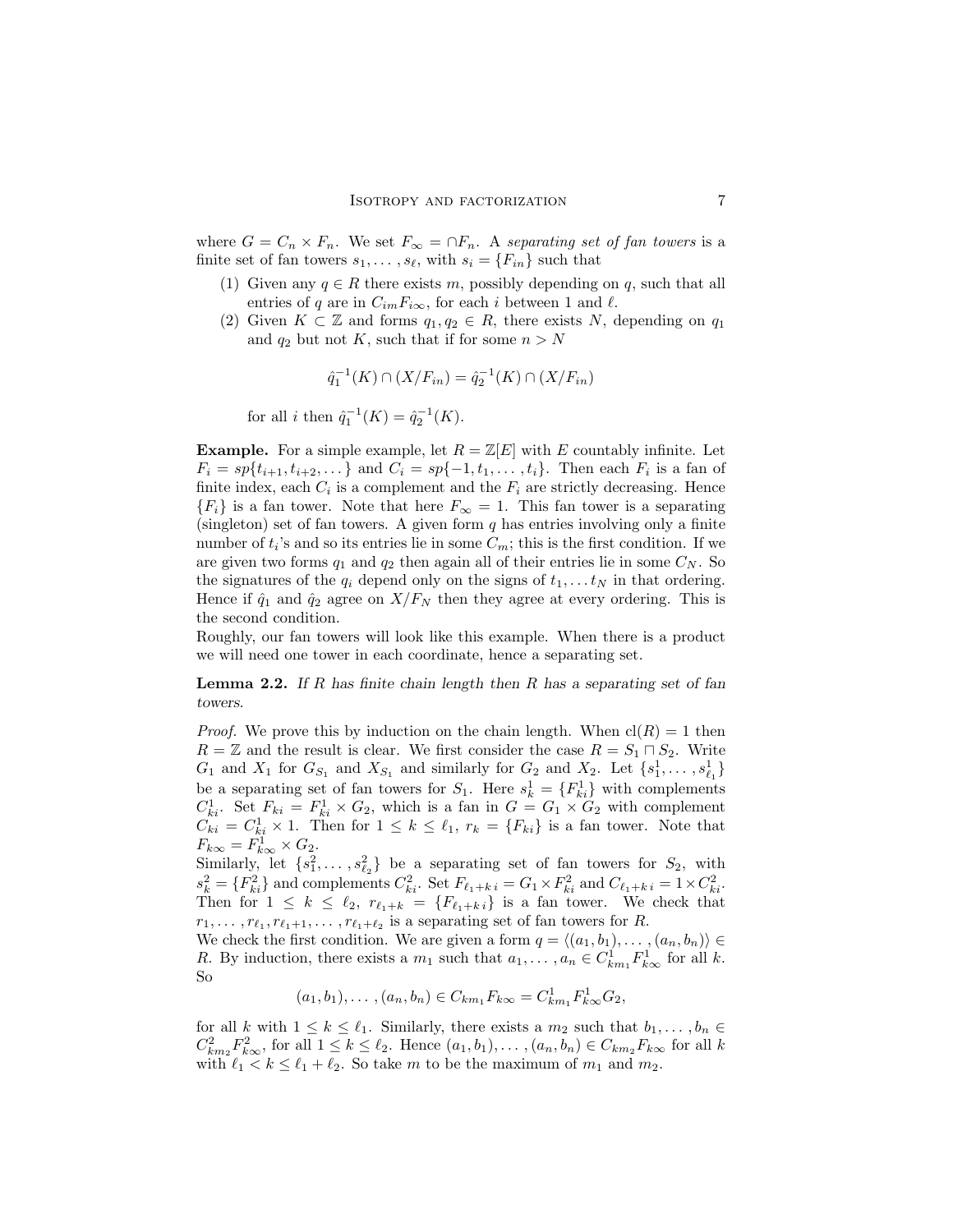We next check the second condition. We are given  $K \subset \mathbb{Z}$  and forms  $q_1 =$  $(u_1, v_1)$  and  $q_2 = (u_2, v_2)$ . Note that  $\hat{q}_1^{-1}(K) = \hat{u}_1^{-1}(K) \cup \hat{v}_1^{-1}(K) \subset X_1 \cup X_2$ , a disjoint union. By induction there exists a  $N_1$  satisfying the second condition for K,  $u_1$  and  $u_2$  and a  $N_2$  satisfying the second condition for K,  $v_1$  and  $v_2$ . Let N be the maximum of  $N_1$  and  $N_2$ . Suppose for some  $n > N$  we have

$$
\hat{q}_1^{-1}(K) \cap (X/F_{kn}) = \hat{q}_2^{-1}(K) \cap (X/F_{kn}),
$$

for all  $1 \leq k \leq \ell_1 + \ell_2$ . For  $1 \leq k \leq \ell_1$  we have:

$$
\hat{q}_1^{-1}(K) \cap (X/F_{kn}) = \hat{q}_1^{-1}(K) \cap (X_1/F_{kn}^1)
$$

$$
= \hat{u}_1^{-1}(K) \cap (X_1/F_{kn}^1).
$$

We thus obtain

$$
\hat{u}_1^{-1}(K) \cap (X_1/F_{kn}^1) = \hat{u}_2^{-1}(K) \cap (X_1/F_{kn}^1),
$$

for all  $1 \leq k \leq \ell_1$ . By the second condition on  $S_1$  we have  $\hat{u}_1^{-1}(K) = \hat{u}_2^{-1}(K)$ . Similarly,  $\hat{v}_1^{-1}(K) = \hat{v}_2^{-1}(K)$  and so  $\hat{q}_1^{-1}(K) = \hat{q}_2^{-1}(K)$ .

Now suppose  $R = S[E]$ . Set  $T_i = sp\{t_{i+1}, t_{i+2}, \ldots\}$ . Let  $\{s_1, \ldots, s_\ell\}$  be a separating set of fan towers for S where  $s_k = \{F'_{ki}\}\$ and the complements are  $C'_{ki}$ . Then  $F_{ki} = F'_{ki}T_i$  is a fan of finite index in R with complement  $C_{ki} =$  $C'_{ki}sp{t_1,\ldots,t_i}$ . Then  $r_k = {F_{ki}}$  is a fan tower. Note that  $F_{k\infty} = F'_{k\infty}$ . We show that  $\{r_1, \ldots, r_\ell\}$  is a separating set of fan towers for R.

For the first condition we are given a form  $q \in R = S[E]$ . There exists a p such For the first condition we are given a form  $q \in \mathbb{R} = \mathbb{R}[E]$ . There exists a p such that  $q \in S[E_p]$ . Write  $q = \sum a_i x_i$  where each  $a_i \in S$  and the  $x_i$ 's are some list of the elements of  $E_p$ . By induction, for each i there exists a  $m(i)$  such that every entry of  $a_i$  is in  $C'_{km(i)}F'_{k\infty}$  for all  $k, 1 \leq k \leq \ell$ . Let m be the maximum of the  $m(i)$  and p. Then every entry of every  $a_i$  lies in  $C'_{km}F'_{k\infty} \subset C_{km}F_{k\infty}$ and each  $x_i$  lies in  $sp{t_1, \ldots, t_p} \subset C_{km}$ . So every entry of q lies in  $C_{km}F_{k\infty}$ , for all  $k$ .

For the second condition we are given  $K \subset \mathbb{Z}$  and two forms  $q_1, q_2 \in R$ . Again For the second condition we are given  $\Lambda \subseteq \mathbb{Z}$  and two forms  $q_1, q_2 \in \Lambda$ . Again<br>there exists a p such that  $q_1, q_2 \in S[E_p]$ . Write  $q_1 = \sum a_i x_i$  and  $q_2 = \sum b_i x_i$ with  $a_i, b_i \in S$  and the  $x_i$  as before. Let  $\epsilon \in {\{\pm 1\}}^p$  be a choice of sign for  $t_1, \ldots, t_p$ . Let  $\epsilon(x_i)$  be the resulting sign of  $x_i$ . Set:

$$
q_1^{\epsilon} = \sum a_i \epsilon(x_i) \qquad q_2^{\epsilon} = \sum b_i \epsilon(x_i),
$$

both forms in S. For each  $\epsilon$  there exists a  $N_{\epsilon}$  so that condition 2 holds for  $q_1^{\epsilon}$ and  $q_2^{\epsilon}$ . Let N be the maximum of the  $N_{\epsilon}$  and p.

If  $\alpha \in X_S$  we let  $\alpha^{\epsilon}$  be the extension of  $\alpha$  to  $S[E_p]$  with  $t_i > 0$  iff  $\epsilon(t_i) = 1$ . Then we claim that:

$$
\hat{q}_1^{-1}(K) \cap X_{S[E_p]} = \bigcup_{\epsilon} [(\hat{q}_1^{\epsilon})^{-1}(K)]^{\epsilon}.
$$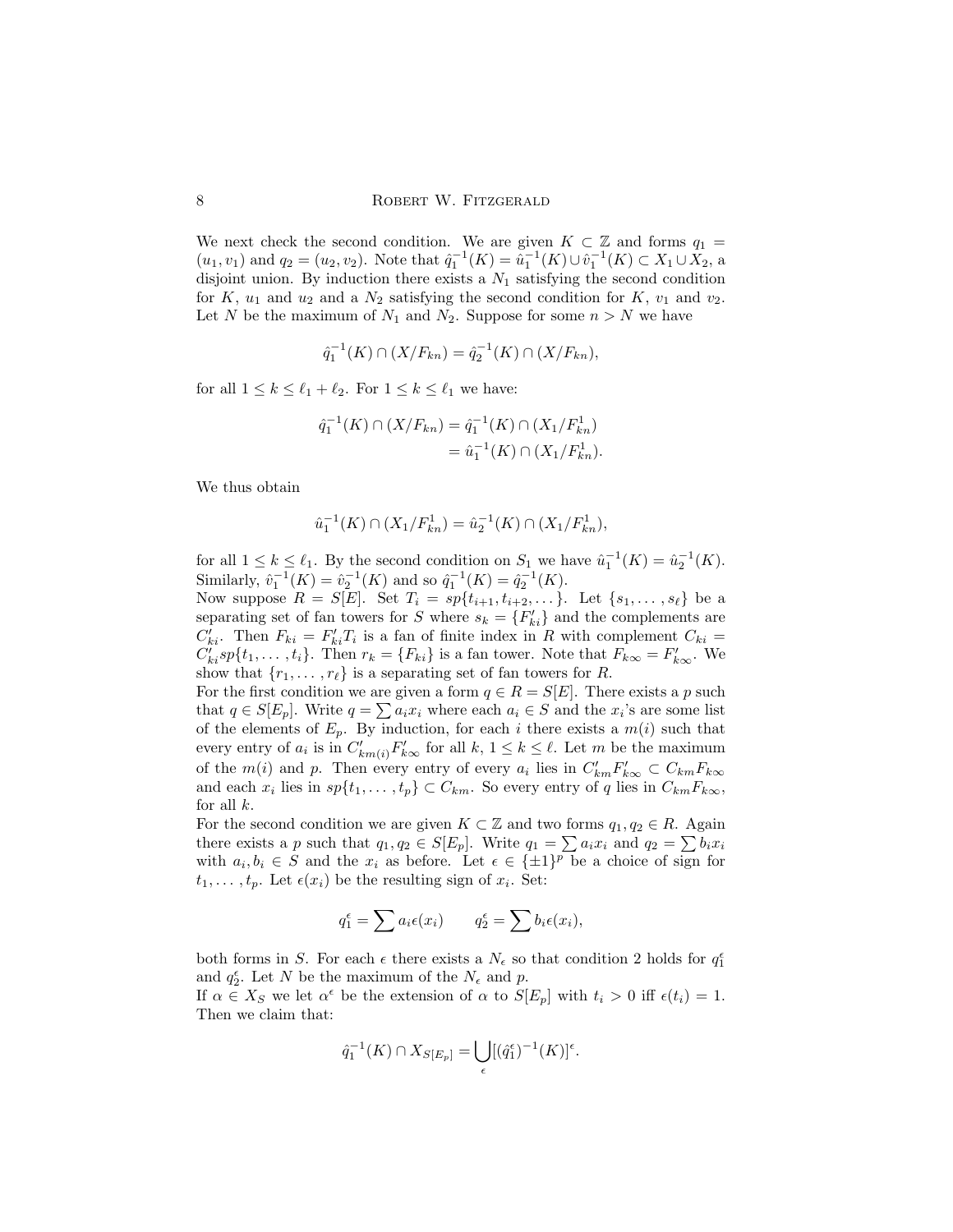Namely if  $\alpha^{\epsilon} \in X_{S[E_p]}$  and  $\hat{q}_1(\alpha^{\epsilon}) \in K$  then

$$
\hat{q}_1(\alpha^{\epsilon}) = \sum \hat{a}_i(\alpha) \epsilon(x_i) = \hat{q}_1^{\epsilon}(\alpha).
$$

Hence  $\alpha^{\epsilon} \in (\hat{q}_1^{\epsilon})^{-1}(K)^{\epsilon}$ . The reverse inclusion is similar. Now let  $\alpha^{\epsilon e}$  denote any extension of  $\alpha^{\epsilon}$  to  $R = S[E]$ . Then by the claim we have:

(2.3) 
$$
\hat{q}_1^{-1}(K) = \bigcup_e \left( \bigcup_{\epsilon} [(\hat{q}_1^{\epsilon})^{-1}(K)]^{\epsilon} \right)^e
$$

So  $\hat{q}_1^{-1}(K) \cap (X/F_{kn}) = \hat{q}_2^{-1}(K) \cap (X/F_{kn})$  implies that

$$
(\hat{q}_1^{\epsilon})^{-1}(K) \cap (X_s/F'_{kn}) = (\hat{q}_2^{\epsilon})^{-1}(K) \cap (X_s/F'_{kn}),
$$

for all sign choices  $\epsilon$ . Hence by condition 2 applied to S we obtain  $(\hat{q}_1^{\epsilon})^{-1}(K)$  =  $(\hat{q}_2^{\epsilon})^{-1}(K)$  for all  $\epsilon$ . Then (2.3) gives  $\hat{q}_1^{-1}(K) = \hat{q}_2^{-1}(K)$ .  $\Box$ 

**Lemma 2.4.** Suppose R has a separating set of fan towers  $\{s_1, \ldots, s_\ell\}$ . Let  $q \in R$  and  $K \subset \mathbb{Z}$ . Let m be the index such that every entry of q lies in  $C_{km}F_{k\infty}$ , for all  $1 \leq k \leq \ell$ . Let  $n > m$ . Then for each k we have:

$$
|\hat{q}^{-1}(K) \cap (X/F_{kn})| = \frac{|X/F_{kn}|}{|X/F_{km}|} |\hat{q}^{-1}(K) \cap (X/F_{km})|.
$$

*Proof.* Pick a k with  $1 \leq k \leq \ell$ .  $F_{kn} \subset F_{km}$  are both fans of finite index so we can write  $F_{km} = H \times F_{kn}$  with H spanned by  $h_1, \ldots, h_p$ , where  $2^p =$  $|X/F_{kn}|/|X/F_{km}|$ . Every  $\alpha \in X/F_{km}$  has  $2^p$  extensions to  $X/F_{kn}$ , one for each choice of signs  $(\pm 1)$  for the  $h_i$ . Specifically, if  $\epsilon$  is a sign choice for the  $h_i$  and  $h \in H$ , let  $\epsilon(h)$  be the resulting sign of h. Since  $G = C_{km} HF_{kn}$ , the extension of  $\alpha \in X/F_{km}$  to  $X/F_{kn}$  via  $\epsilon$  is:  $\alpha^{\epsilon}(chf) = \alpha(c)\epsilon(h)$ , where  $c \in C_{km}$ ,  $h \in H$ and  $f \in F_{kn}$ . We thus have

$$
X/F_{kn} = \bigcup_{\epsilon} (X/F_{km})^{\epsilon}.
$$

Write  $q = \langle a_1, a_2, \dots \rangle$ . By assumption, each  $a_i$  is in  $C_{km}F_{k\infty} \subset C_{km}F_{kn}$ . Hence  $\alpha^{\epsilon}(a_i) = \alpha(a_i)$ . Thus :

$$
\hat{q}^{-1}(K) \cap (X/F_{kn}) = \bigcup_{\epsilon} \left( \hat{q}^{-1}(K) \cap (X/F_{km}) \right)^{\epsilon}.
$$

So  $|\hat{q}^{-1}(K) \cap (X/F_{kn}) = 2^p |\hat{q}^{-1}(K) \cap (X/F_{km})|$ , and the result follows.  $\Box$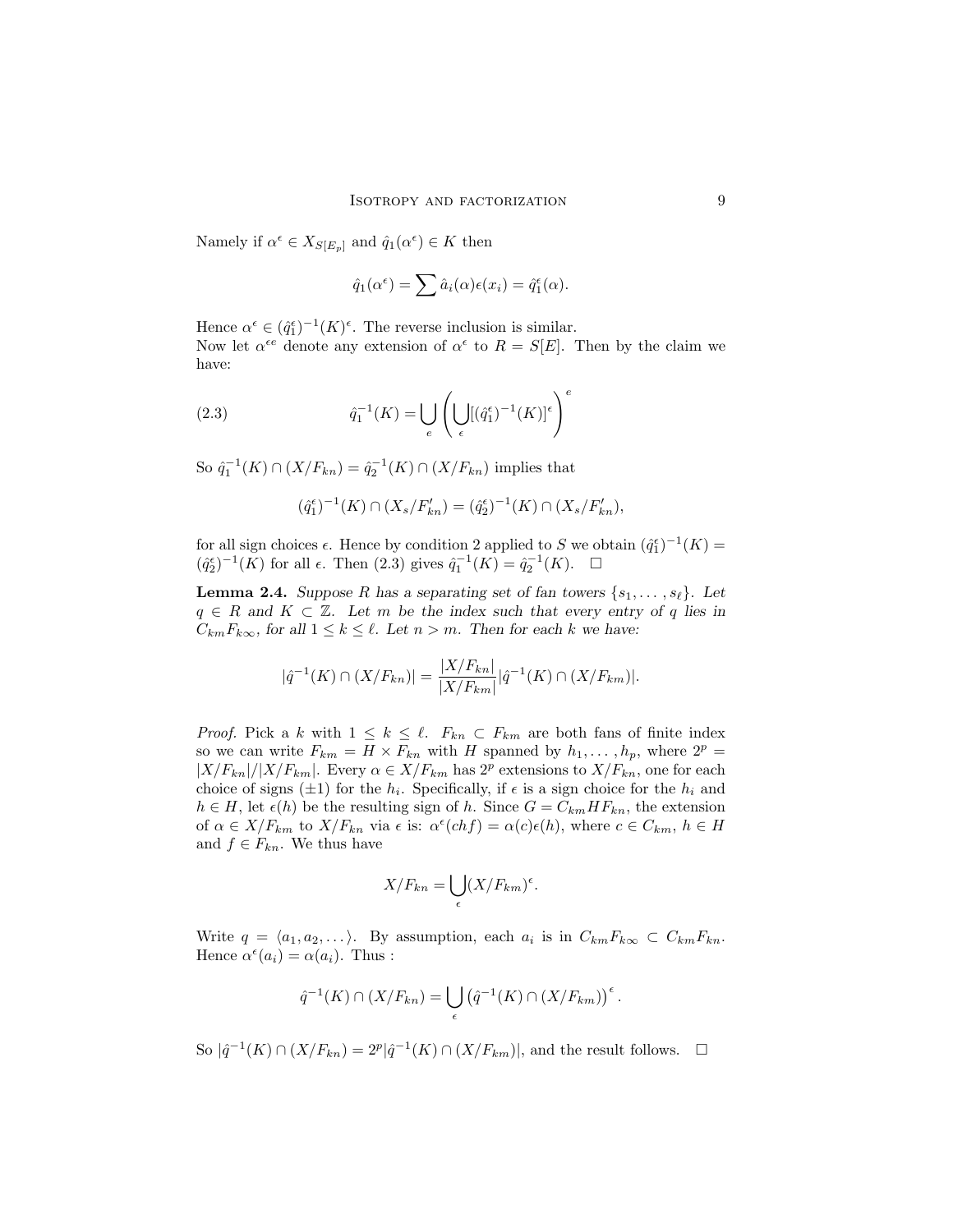**Lemma 2.5.** Let  $q \in R$  be a form of dimension n. Let F be a fan of finite index and let  $K \subset \mathbb{Z}$ . Then :

$$
|\hat{q}^{-1}(K) \cap (X/F)| = \frac{k}{2^n}|X/F|,
$$

for some integer  $k, 0 \leq k \leq 2^n$ .

*Proof.* Write  $q = \langle a_1, \ldots, a_n \rangle$ .  $^{-1}(K)$  is a disjoint union of  $H(\epsilon_1 a_1, \ldots, \epsilon_n a_n)$  for various choices of  $\epsilon = (\epsilon_1, \ldots, \epsilon_n) \in {\pm 1}^n$ . Set  $\rho_{\epsilon} = \langle \langle \epsilon_1 a_1, \ldots, \epsilon_n a_n \rangle \rangle$ . Then by the easy half of the representation theorem

$$
\sum_{\alpha \in X/F} \hat{\rho}_{\epsilon}(\alpha) \equiv 0 \pmod{|X/F|}
$$
  

$$
2^{n}|H(\epsilon_1 a_1, \dots, \epsilon_n a_n) \cap (X/F)| = k_{\epsilon}|X/F|,
$$

for some non-negative integer  $k_{\epsilon}$ . Then :

$$
|\widehat{q}^{-1}(K) \cap (X/F)| = \sum_{\epsilon} \frac{k_{\epsilon}}{2^n} |X/F| = \frac{k}{2^n} |X/F|,
$$

for some non-negative integer  $k$ .  $\Box$ 

The following is essentially from [9]. For a form  $q = \langle a_1, \ldots, a_n \rangle$  the dis*criminant* is dis  $q = (-1)^{n(n-1)/2} a_1 \cdots a_n$ . This is sometimes called the signed discriminant.

**Lemma 2.6.** Let  $q$  be an odd dimensional form.

- (1) dis  $q >_{\alpha} 0$  iff  $\hat{q}(\alpha) \equiv 1 \pmod{4}$ .
- (2)  $sgn_{\alpha}$  dis(q)q  $\equiv$  1 (mod 4) for all  $\alpha \in X$ .
- (3) If  $0 \neq a = bc$  and  $\hat{a}(\alpha) = \pm \hat{b}(\alpha)$  for all  $\alpha \in X$  with  $\hat{a}(\alpha) \neq 0$  then there exists  $d \in G$  such that  $\langle d \rangle a = b$ .

*Proof.* (1) Suppose  $n = \dim q$ . Let  $s = \hat{q}(\alpha)$ . If r is the number of  $\alpha$ -negative entries in  $q$  then

$$
sgn_{\alpha}disq = (-1)^{n(n-1)/2}(-1)^r = (-1)^{\frac{n(n-1)}{2} + \frac{n-s}{2}} = (-1)^{(n^2 - s)/2}.
$$

This is positive iff  $n^2 - s \equiv 0 \pmod{4}$ . As n is odd we get that the discriminant is positive iff  $\hat{q}(\alpha) = s \equiv n^2 \equiv 1 \pmod{4}$ .

(2) is easy to check. For (3), let  $A = {\alpha \in X : \hat{a}(\alpha) \neq 0}$ . Then  $\hat{c}(\alpha) = \pm 1$ for all  $\alpha \in A$ . In particular c is odd dimensional and  $\hat{a}(\alpha) = 0$  iff  $\hat{b}(\alpha) = 0$ . Let  $d = \text{dis } c$ . Then  $\langle d \rangle c$  has signature 1 for all  $\alpha \in A$  by (2). Hence  $\langle d \rangle bc$  and b have the same signature at each  $\alpha \in B$ , and also at each  $\alpha \notin A$  (as both have signature 0 there). Thus  $\langle d \rangle a = \langle d \rangle bc = b.$   $\Box$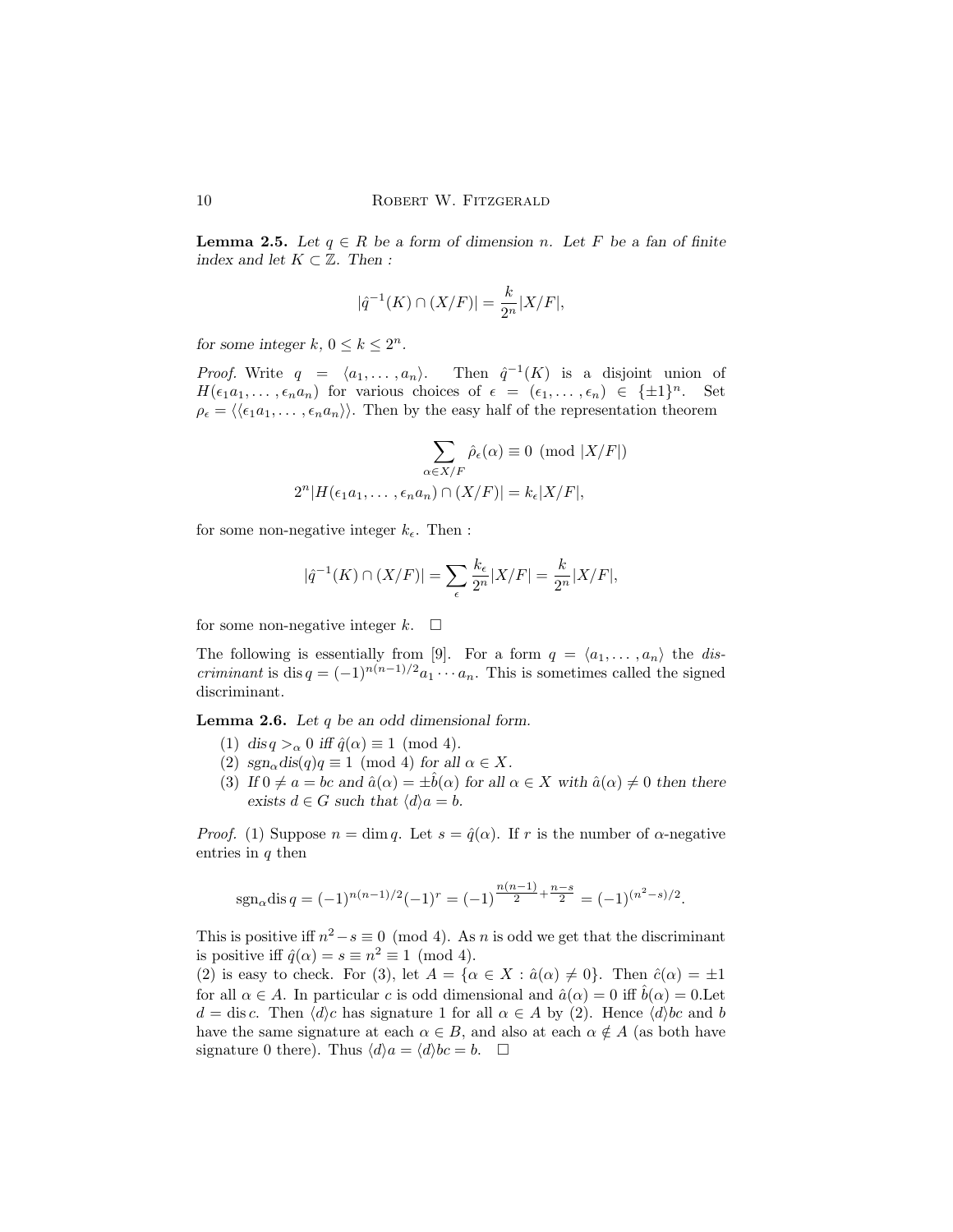**Theorem 2.7.** Let R be a reduced Witt ring. Then ACC holds for principal ideals iff the chain length of R is finite.

*Proof.* (2.1) gives  $(\longrightarrow)$ . For the converse, let  $(q) \subset (q_1) \subset (q_2) \subset \cdots$  be an ascending chain of principal ideals in  $R$ . Note that as each  $q_i$  divides q we have  $M(q_i) \leq M(q)$ . Let  $M = M(q)$ . Then (1.3) gives dim  $q_i \leq \frac{1}{2}cl(R)M^2$  for all i (note q is not one-dimensional else all  $(q_i) = R$ ).

We begin with some simple reductions. If all  $q_i$  are 0 then the result is clear. If some  $q_i$  is not zero then all the later  $q_i$ 's are not zero. We may start our tower there, that is, we may assume  $q \neq 0$ . For a non-zero form  $\varphi$  define deg  $\varphi$  to be the largest d such that  $2^d$  divides  $\hat{\varphi}(\alpha)$  for all  $\alpha \in X$ . Since  $q_{i+1}$  divides  $q_i$  we have deg  $q_{i+1} \leq \deg q_i$ . Let  $d_0$  be the minimum of the degrees of the  $q_i$ . We may start our tower at a  $q_j$  of minimal degree, that is, we may assume that deg  $q = \deg q_i$  for all i. Now we may write  $q = q_i \varphi_i$  for some form  $\varphi_i$ . We check that  $\varphi_i$  is odd dimensional. If instead  $\varphi_i$  is even dimensional then 2 divides  $\hat{\varphi}_i(\alpha)$  for all  $\alpha$  and so  $2^{d+1}$  divides  $\hat{q}(\alpha)$  for all  $\alpha$ , contradicting our reduction to a tower of uniform degree. Hence  $\varphi_i$  is odd dimensional. In particular,  $\hat{q}(\alpha) = 0$  iff  $\hat{q}_i(\alpha) = 0$ .

Let D be the set of integers  $d > 1$  that divide some non-zero  $\hat{q}(\alpha)$ ,  $\alpha \in X$ . Write  $D = \{d_1, \ldots, d_z\}$  with  $d_1 < d_2 < \cdots < d_z$ . Set  $A(i, d_j) = \hat{q}_i^{-1}(\pm d_j)$ . Let  $d_k$  be the largest element of D (if any) for which  $\{A(i, d_k) : i \geq 1\}$  is not finite. Our goal is to show that there is in fact no such  $d_k$ . Our assumption on  $d_k$  means that for each  $j > k$  we have a  $t_j$  such that  $A(t, d_j) = A(t_j, d_j)$  for all  $t \geq t_j$ . Let T be the maximum of the  $t_j$ ,  $j > k$ . Then by starting our tower of ideals with  $q_T$ , we may assume  $A(i, d_j) = A(1, d_j)$  for all  $j > k$  and all  $i \geq 1$ .

We first check that  $A(i + 1, d_k) \subset A(i, d_k)$  for any i. Namely,  $q_i = q_{i+1}\varphi$  for some form  $\varphi$ . So if  $\alpha \in A(i+1, d_k)$  then  $\pm d_k$  divides  $\hat{q}(\alpha)$ . Also  $|\hat{q}_i(\alpha)|$  is not of the  $d_j$  with  $j > k$  else  $\alpha \in A(i, d_j) = A(i + 1, d_j)$ , which is impossible as  $\alpha \in A(i+1, d_k)$ . Thus  $|\hat{q}_i(\alpha)| \leq d_k$  and is divisible by  $d_k$ . Hence  $\hat{q}_i(\alpha) = \pm d_k$ and  $\alpha \in A(i, d_k)$  as desired.

Let  $s = \{F_m\}$  be one fan tower in a separating set of fan towers for R (which exists by (2.2)). The first condition for a separating set, plus a simple induction argument, shows that for each i there exists a least  $m(i)$  with every entry of  $q_1, \ldots, q_i$  in  $C_{m(i)}F_\infty$ . Note that  $m(i+1) \geq m(i)$ . Let  $p(i)$  be the number of distinct values of

$$
\frac{|A(j, d_k) \cap (X/F_{m(i)})|}{|X/F_{m(i)}|} \equiv \gamma(i, j),
$$

over j with  $1 \leq j \leq i$ . Now, by  $(2.4)$ 

$$
\gamma(i+1,j) = \frac{|A(j,d_k) \cap (X/F_{m(i+1)})|}{|X/F_{m(i+1)}|}
$$
  
= 
$$
\frac{|X/F_{m(i+1)}|}{|X/F_{m(i)}|} \frac{|A(j,d_k) \cap (X/F_{m(i)})|}{|X/F_{m(i+1)}|}
$$
  
= 
$$
\gamma(i,j).
$$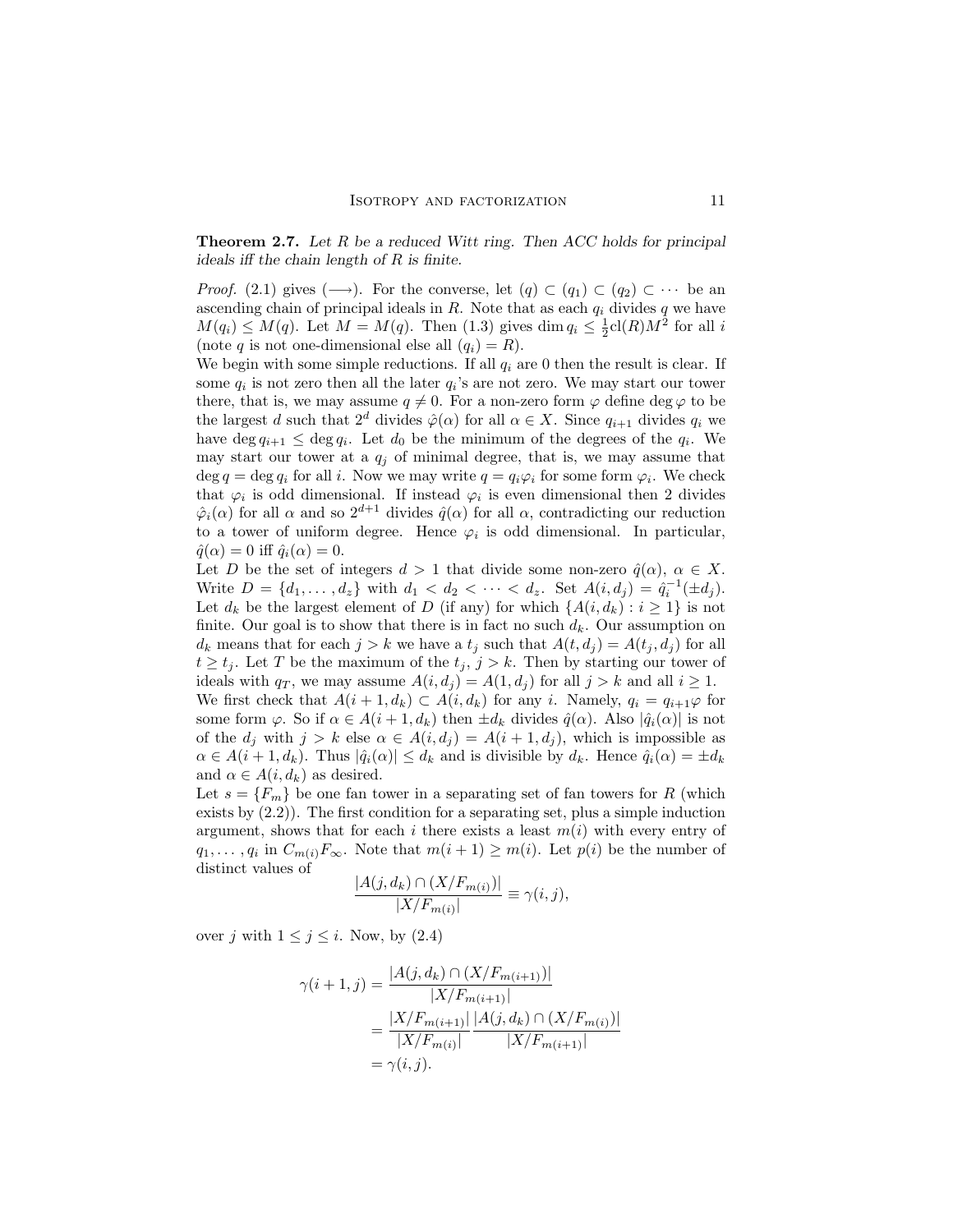Hence  $p(i + 1) \ge p(i)$ , with only  $\gamma(i + 1, i + 1)$  possibly being a new value. Since every dim  $q_i \leq \frac{1}{2}$ cl(R) $M^2$ , (2.5) implies each  $p(i) \leq 2^{\text{cl}(R)M^2/2} + 1$ . Hence there is a  $t_0$  such that  $p(t) = p(t_0)$  for all  $t \geq t_0$ . Let  $p = p(t_0)$  and  $m = m(t_0)$ . Say  $\gamma(t_0, j_1), \ldots, \gamma(t_0, j_p)$  are the distinct  $\gamma$ -values over  $1 \leq j \leq t_0$ . Let  $t > t_0$ and set  $n = m(t)$ . Then  $\gamma(t, t) = \gamma(t_0, j_s)$  for some  $j_s$ . That is,

$$
\frac{|A(t, d_k) \cap (X/F_n)|}{|X/F_n|} = \frac{|A(j_s, d_k) \cap (X/F_m)|}{|X/F_m|}
$$

$$
= \frac{|A(j_s, d_k) \cap (X/F_n)|}{|X/F_n|},
$$

using (2.4) again. Further,  $A(t, d_k) \subset A(t_0, d_k) \subset A(i_s, d_k)$  so that we have

$$
|A(t, d_k) \cap (X/F_n)| = |A(t_0, d_k) \cap (X/F_n)|,
$$

and this holds for all  $t \geq t_0$ .

We can repeat this argument for each fan tower in the separating set. Let  $\{s_1, \ldots, s_\ell\}$  be the separating set and let  $s_i = \{F_{in}\}\.$  Hence there exist an N and a T such that  $|A(t, d_k) \cap (X/F_{in})| = |A(T, d_k) \cap (X/F_{in})|$  for all  $1 \leq i \leq \ell$ and all  $t \geq T$ . By the second property of a separating set we have  $A(t, d_k) =$  $A(T, d_k)$  for all  $t \geq T$ . This contradicts our choice of  $d_k$ .

Hence we have a T such that  $A(t, d_i) = A(T, d_i)$  for all  $t \geq T$  and all  $d_i \in D$ . Thus  $\hat{q}_t(\alpha) = \pm \hat{q}_T(\alpha)$  for all  $\alpha$  in the union of the  $A(T, d_i)$ , that is, for all  $\alpha$  with  $\hat{q}(\alpha) \neq 0$ . By our early reduction,  $\hat{q}(\alpha) \neq 0$  iff  $\hat{q}_T(\alpha) \neq 0$ . Thus  $\hat{q}_t(\alpha) = \pm \hat{q}_T(\alpha)$  for all  $\alpha$  with  $\hat{q}_T(\alpha) \neq 0$  and also  $q_t$  divides  $q_T$ . By (2.6) we obtain  $(q_t) = (q_T)$ , for all  $t \geq T$ .  $\Box$ 

**Corollary 2.8.** Let  $R$  be a real (but necessarily reduced) Witt ring. If  $R$ has finite chain length then ACC holds for principal ideals generated by odd dimensional forms.

Proof. Every ideal containing an odd dimensional form contains the torsion ideal  $R_t$  by [7, 1.5]. Hence passing to the reduced Witt ring maintains a tower of principal ideals generated by odd dimensional forms. This reduced tower stabilizes by  $(2.7)$ . Hence the original tower stabilizes.  $\Box$ 

**Corollary 2.9.** Let  $(G, X)$  be a space of orderings. Let S denote the collection of subsets of  $G$  of order n. If  $X$  has finite chain length then any tower

$$
H(S_1) \subset H(S_2) \subset \cdots H(S_k) \subset \cdots.
$$

with each  $S \in \mathcal{S}$ , stabilizes.

*Proof.* Suppose  $S_i = \{a_{i1}, \ldots, a_{in}\}.$  Set  $q_i = \langle \langle a_{i1}, \ldots, a_{in} \rangle \rangle + 1.$  Then  $\hat{q}_i(X) = \{1, 2^n + 1\}$  and  $\hat{q}_i^{-1}(2^n + 1) = H(S_i)$ . Thus  $\hat{q}_{i+1}(\alpha)$  divides  $\hat{q}_i(\alpha)$ for all  $\alpha \in X$ . So  $q_{i+1}$  divides  $q_i$  by [7, 1.7]. We thus have a tower of principal ideals  $(q_1) \subset (q_2) \subset \cdots$ . This stabilizes by  $(2.7)$  and so the tower of  $H(S_i)$ 's also stabilizes.  $\Box$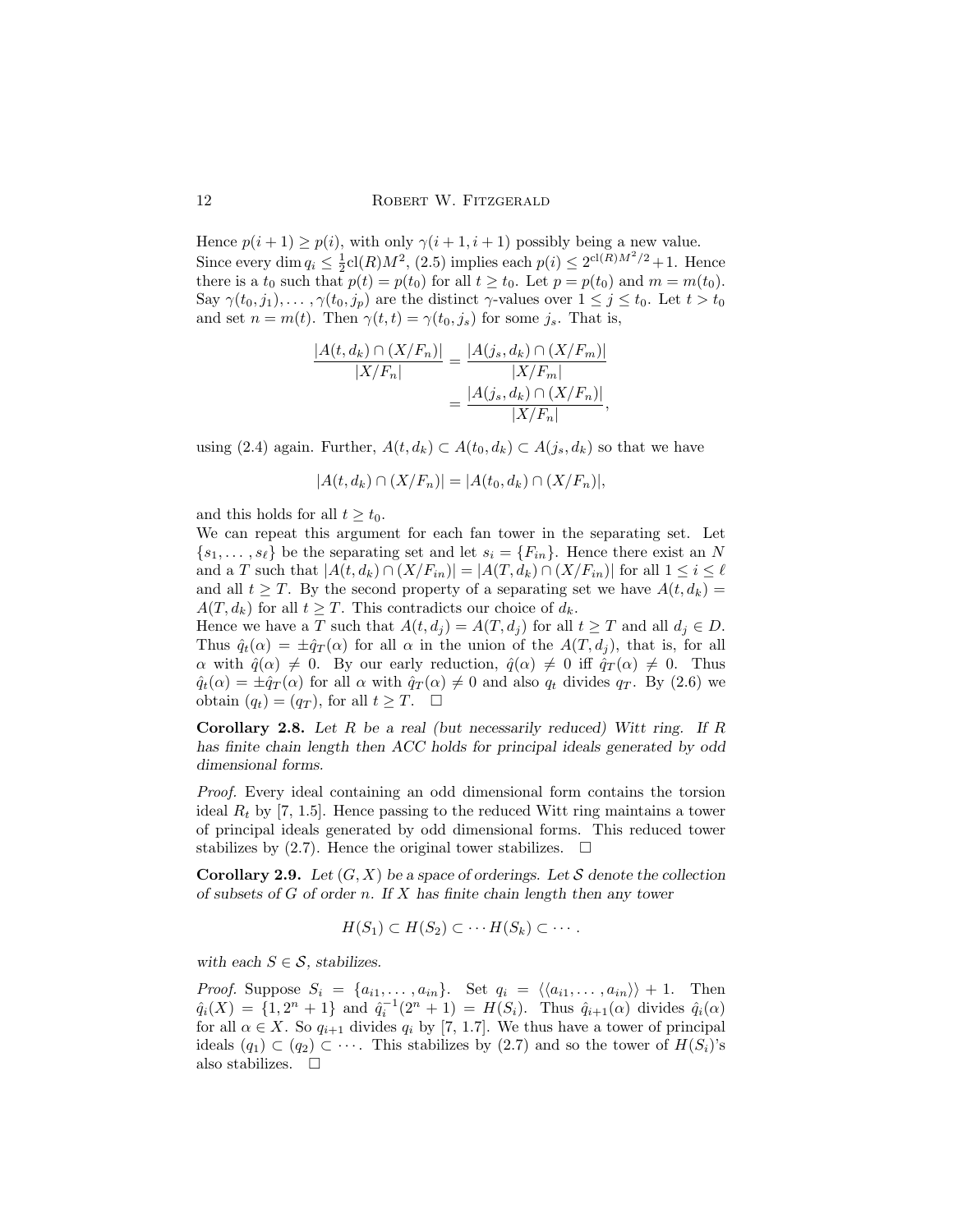#### 3. Factorization.

Anderson and Valdes-Leon [1] have several notions of an associate in a commutative ring  $R$ . We need three of these. Two elements  $a$  and  $b$  are associates if their principal ideals are equal,  $(a) = (b)$ . They are strong associates if  $a = bu$ , for some unit  $u \in R$ . Lastly, a and b are very strong associates if  $(a) = (b)$  and either  $a = b = 0$  or  $a \neq 0$  and  $a = br$  implies r is a unit.

An non-unit a is *irreducible* if  $a = bc$  implies either b or c is an associate of a. Similarly, a is strongly irreducible (very strongly irreducible) if  $a = bc$ implies either  $b$  or  $c$  is a strong associate (respectively, very strong associate) of a. Lastly,  $R$  is *atomic* if every non-zero non-unit of  $R$  can be written as a finite product of irreducible elements. Define *strongly atomic* and very strongly atomic similarly.

**Proposition 3.1.** Let R be a reduced Witt ring and let  $a, b \in R$ . Then  $a, b$ are associates iff  $a, b$  are strong associates. In particular,  $R$  is atomic iff  $R$  is strongly atomic.

Proof. Strong associates are always associates so we check the converse. Suppose  $(a) = (b)$ . Write  $a = bx$  and  $b = ay$ . Then  $a = axy$  and  $a(1 - xy) = 0$ . Let  $Z = {\alpha \in X : \hat{a}(\alpha) = 0}$ . Then for all  $\alpha \notin Z$  we have  $\hat{x}(\alpha) = \pm 1$ . From  $a = bx$  and  $(2.6)$  we get  $\langle d \rangle a = b$  for some  $d \in G$ . Clearly  $\langle d \rangle$  is a unit.  $\Box$ 

Strong associates need not be very strong associates in a reduced Witt ring. If  $\pm 1 \neq g \in G$  then  $\langle 1, g \rangle$  is not even a very strong associate of itself. Namely,  $\langle 1, g \rangle = \langle 1, g \rangle \langle 1, 1, -g \rangle$  and  $\langle 1, g \rangle \neq 0$  and  $\langle 1, 1, -g \rangle$  is not a unit. So, except for  $R = \mathbb{Z}$ , R will not be very strongly atomic.

**Corollary 3.2.** Let  $R$  be a real Witt ring (not necessarily reduced) and suppose R has finite chain length.

- (1) Every odd dimensional form can be written as a finite product of irreducible forms.
- (2) If  $R$  is reduced then  $R$  is atomic.

*Proof.* These are standard consequences of  $(2.8)$  and  $(2.7)$ , see [1, 3.2].  $\Box$ 

We are unable to prove the converse to  $(3.2)(2)$  for all reduced Witt rings R. However, we can prove the converse for a wide class of rings. For this we need Marshall's notion of a sheaf product [11]. Start with a non-empty Boolean space I, a collection of reduced Witt rings  $R_C$ , one for each clopen  $C \subset I$ and a collection of ring homomorphisms  $res_{C,D}: R_C \to R_D$ , defined whenever  $D \subset C$  are clopen in I. We assume the usual sheaf properties, namely,

- (1)  $R_{\emptyset} = \mathbb{Z}/2\mathbb{Z}$  and  $R_C \neq \mathbb{Z}/2\mathbb{Z}$  if  $C \neq \emptyset$ .
- (2) res<sub>C,C</sub> is the identity map on C.
- (3) If  $E \subset D \subset C$  then  $res_{C,E} = res_{D,E}res_{C,D}$ .
- (4) If  $C = \bigcup_j C_j$  and if  $r_j \in R_j$  are given such that

$$
\operatorname{res}_{C_j, C_j \cap C_k}(r_j) = \operatorname{res}_{C_k, C_j \cap C_k}(r_k),
$$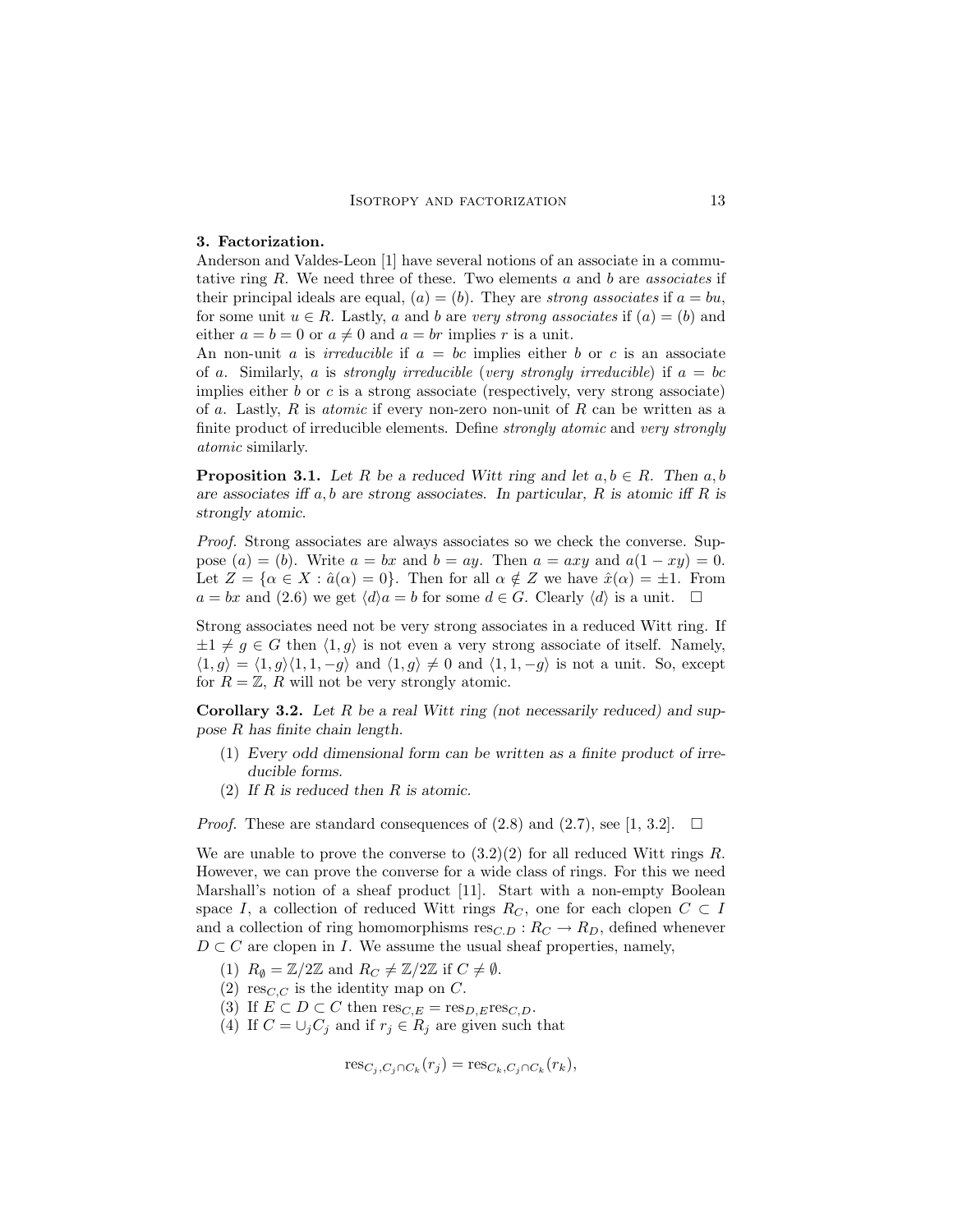for all j, k, then there exists a unique  $r \in R_C$  such that  $res_{C,C_j}(r) = r_j$ , for all  $i$ .

For fixed  $i \in I$  we form the *stalk* 

$$
R_i = \varinjlim_{i \in C} R_C.
$$

Each  $R_i$  is a reduced Witt ring. We call the reduced Witt ring  $R_I$  the sheaf product of the  $R_i$ 's and write  $R_I = \prod_{i \in I} R_i$ . When I is finite and discrete this is the usual product of Witt rings.

We next define a sequence of classes of reduced Witt rings (which is slightly different from the sequence of Marshall [11, p. 219]). Let  $C_1$  denote the class of finitely generated reduced Witt rings. Inductively define  $\mathcal{C}_n$  to be sheaf products of  $R_i[E^i]$ , where  $E^i$  is a group of exponent two (not necessarily finite) and  $R_i \in \mathcal{C}_m$  for some  $m < n$ . Lastly, let  $\mathcal{C}_{\omega}$  be the union of all  $\mathcal{C}_n$ . This is a large class. Already  $C_2$  contains all SAP reduced Witt rings and  $C_\omega$  contains all reduced Witt rings where X has only a finite number of accumulation points [11, 8.17].

We will prove that  $R \in \mathcal{C}_{\omega}$  atomic implies R has finite chain length. We begin with a lemma.

**Lemma 3.3.** Let  $S = R[E]$  and let  $T \subset G_S$  be a fan of finite index. Set  $T_0 = T \cap G_R$ .

- (1)  $T_0$  is a fan in  $G_R$ .
- (2) Suppose  $X_R/T_0 = \{P,Q\}$ . Then  $X_S/T$  consists of extensions of P, Q to S. If  $x \in G_S \backslash G_R$  then either none, exactly half or all of the extensions of P that lie in  $X_S/T$  make x positive.

*Proof.* (1) Write  $T = T_0H$  for some subgroup H of  $G_S$  with  $H \cap G_R = 1$ . Extend H to subgroup L of  $G_S$  such that  $G_S = G_R \times L$ . Suppose  $P \subset G_R$  is a subgroup of index 2, containing  $T_0$  but not  $-1$ . Then PL is a subgroup of index at most 2 containing T. If  $-1 \in PL$  then for some  $p \in P$  and  $y \in L$  we have  $-p = y \in P \cap L = 1$ . But then  $-1 = p \in P$ , a contradiction. Thus PL is an ordering in  $G_S$ . It is easy to check that P is then an ordering in  $G_R$ . This shows  $T_0$  is a fan.

(2) The first statement is clear. Suppose  $P_1, \ldots, P_m, Q_1, \ldots, Q_m$  are the extensions of P, Q that lie in  $X_S/T$ . Pick  $a \in G_R$  with  $\hat{a}(P) = 1$  and  $\hat{a}(Q) = -1$ . Let k be the number of  $P_i$  for which x is positive. From the easy half of the Representation Theorem [11, 7.13]

$$
\sum_{\alpha \in X_S/T} \operatorname{sgn}_\alpha \langle \langle a, x \rangle \rangle \equiv 0 \pmod{2m}
$$
  

$$
4k \equiv 0 \pmod{2m}.
$$

So *m* divides 2*k* and clearly  $k \leq m$ . Hence  $k = 0, \frac{1}{2}m$  or  $m$ .  $\Box$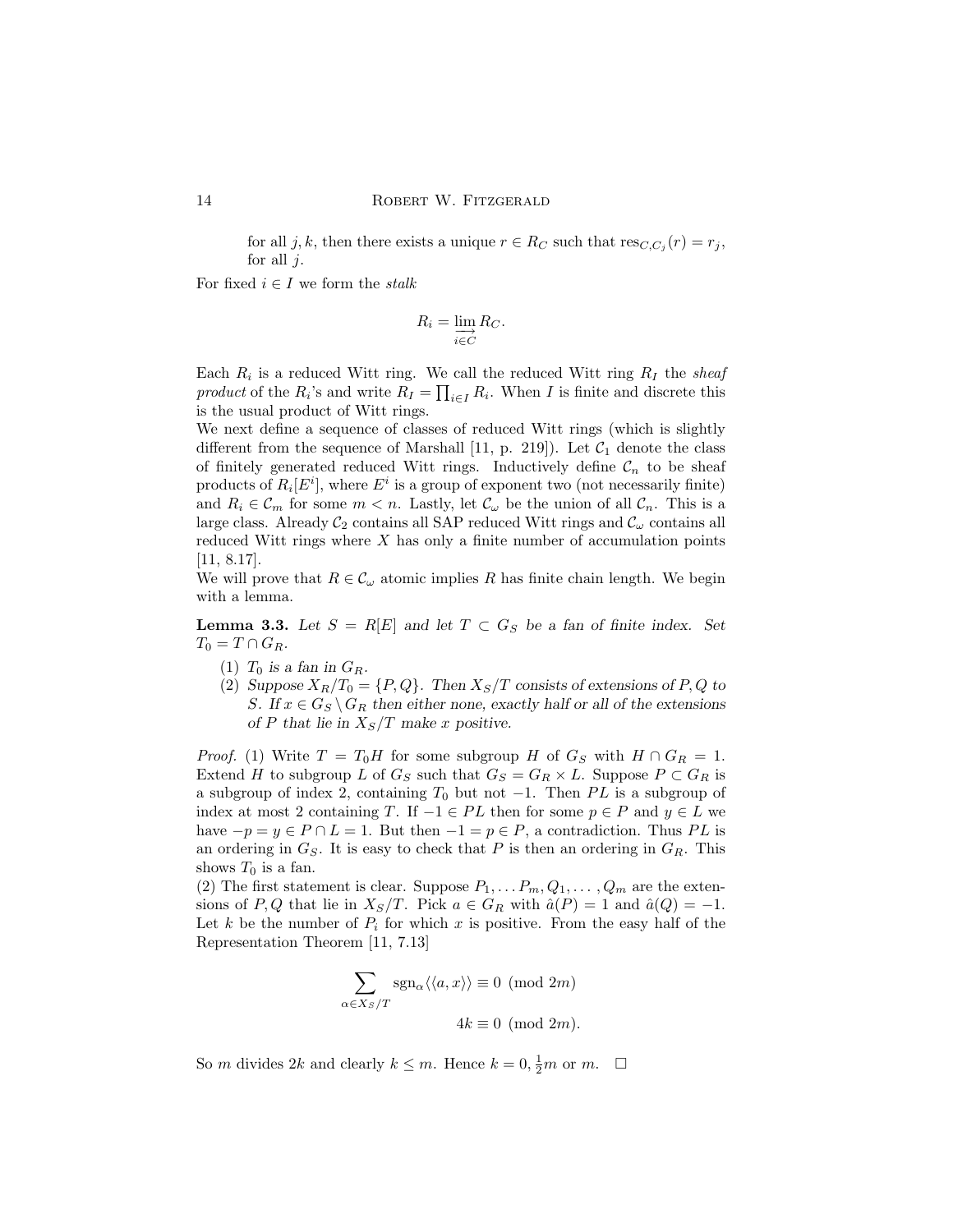Our proof that  $R \in \mathcal{C}_{\omega}$  atomic implies finite chain length is not the usual induction argument since we are unable to show  $R[E]$  atomic implies R atomic. Instead we explicitly construct a form which does not factor into a finite product of irreducibles. Unfortunately, the construction requires considerable notation. We introduce this notation by first looking at a special case. Let ∗ denote a group ring extension. A ring in  $\mathcal{C}_n$  looks like

$$
R = \prod_{\alpha \in A_1} W(\alpha)^*
$$
  
= 
$$
\prod_{\alpha \in A_1} \left( \prod_{\beta \in A_2(\alpha)} W(\alpha, \beta)^* \right)^*
$$
  
= 
$$
\prod_{\alpha \in A_1} \left( \prod_{\beta \in A_2(\alpha)} \left( \prod_{\gamma \in A_3(\alpha, \beta)} W(\alpha, \beta, \gamma)^* \right)^* \right)^*,
$$

where each  $A_1, A_2(\alpha)$  and  $A_3(\alpha, \beta)$  is a Boolean space and each  $W(\alpha, \beta, \gamma)$  is in  $\mathcal{C}_m$ , for some  $m \leq n-3$ .

Suppose we want to single out the product over  $A_3(\alpha_0, \beta_0)$ , for some particular  $\alpha_0$  and  $\beta_0$ . We set :

$$
R_1 = \prod_{\gamma \in A_3(\alpha_0, \beta_0)} W(\alpha_0, \beta_0, \gamma)^*
$$
  
\n
$$
R_2 = \prod_{\substack{\beta \in A_2(\alpha_0) \\ \beta \neq \beta_0}} \left( \prod_{\gamma \in A_3(\alpha_0, \beta)} W(\alpha_0, \beta, \gamma)^* \right)^*
$$
  
\n
$$
R_3 = \prod_{\substack{\alpha \in A_1 \\ \alpha \neq \alpha_0}} \left( \prod_{\beta \in A_2(\alpha)} \left( \prod_{\gamma \in A_3(\alpha, \beta)} W(\alpha, \beta, \gamma)^* \right)^* \right)^*.
$$

Then  $R = ((R_1^* \sqcap R_2^*)^* \sqcap R_3^*)^*$ .

We will want to single out the first infinite sheaf product. We have:

$$
R = ((\dots ((R_1^* \sqcap R_2^*)^* \sqcap R_3^*)^* \sqcap \dots)^* \sqcap R_s^*)^*,
$$

with  $R_1$  an infinite sheaf product, say

$$
R_1 = \prod_{\delta \in A} W(\delta)^*,
$$

and each  $W(\delta)$  in some  $\mathcal{C}_m$ ,  $m \leq n-s$ . We will need explicit extension groups. We use the notation

$$
R = (\dots((R_1[E^1] \sqcap R_2[F^1])[E^2] \sqcap R_3[F^2])[E^3] \sqcap \dots \sqcap R_s[F^{s-1}])[E^s].
$$

We further take  $\{t_j^i\}$  as generators of  $E^i$ .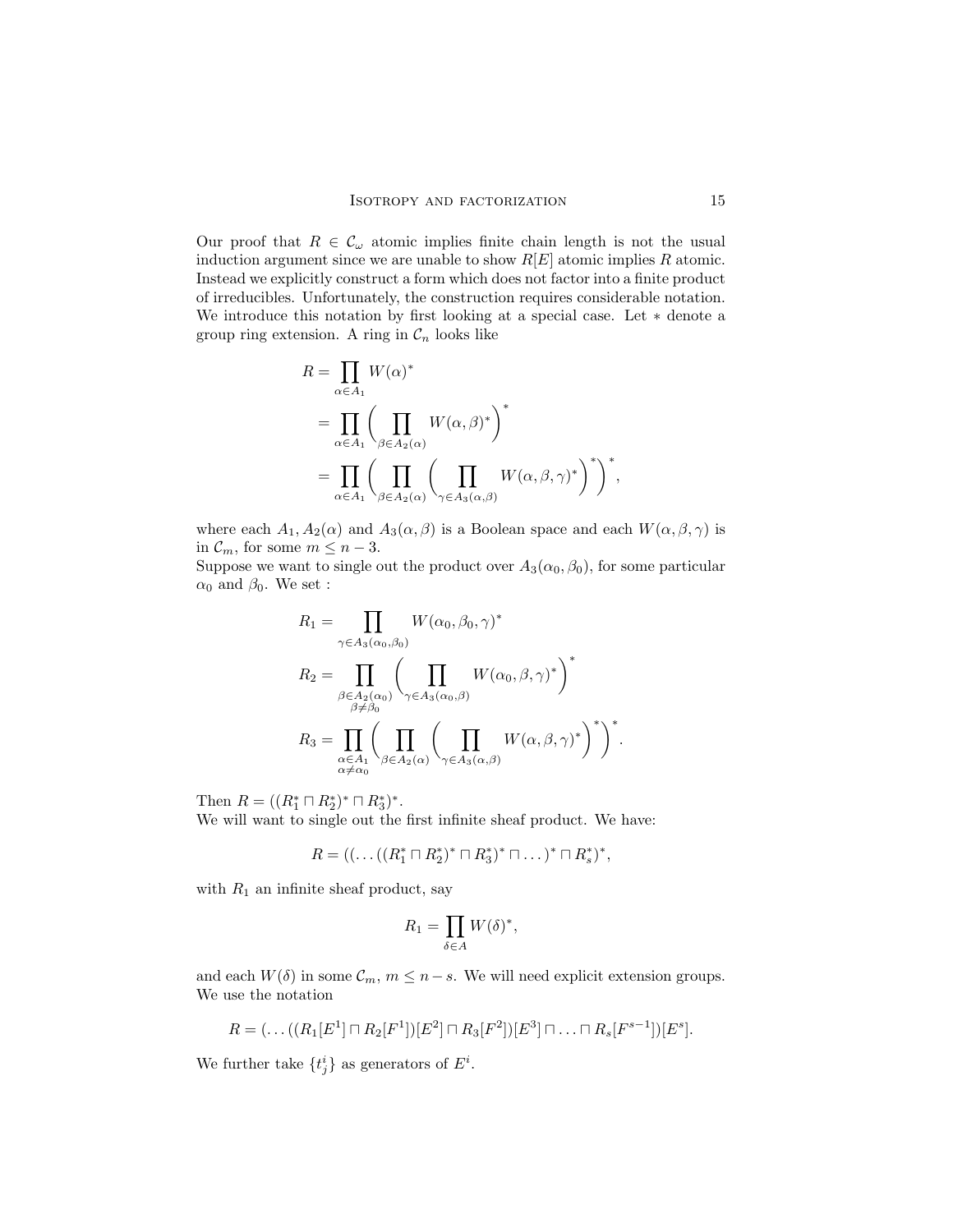Lastly, we need notation to express the orderings on R. Let  $X_i$  denote  $X_{R_i}$ . Let  $X_1(\epsilon_1)$  denote the extensions of  $X_1$  to  $R_1[E^1]$ . Here  $\epsilon_1$  is an arbitrary choice of signs. The extension is determined by the values  $\epsilon_1(t_j^1) \in \{\pm 1\}.$ To save on indices we will write  $\epsilon_1(j)$  for  $\epsilon_1(t_j)$ . Next,  $X_2(\eta_1)$  denotes the extensions from  $R_2$  to  $R_2[F^1]$ .  $X_1(\epsilon_1, \epsilon_2)$  denotes the extensions from  $R_1$  to  $(R_1[E^1] \sqcap R_1[F^1])[E^2]$ , with  $\epsilon_2$  a sign choice for  $E^2$ . Continue with this pattern. We obtain for  $X_R$ 

$$
\bigcup_{\epsilon,\eta}[X_1(\epsilon_1,\ldots,\epsilon_s)\cup X_2(\eta_1,\epsilon_2,\ldots,\epsilon_s)\cup X_3(\eta_2,\epsilon_3,\ldots,\epsilon_s)\cup \ldots \cup X_s(\eta_{s-1},\epsilon_s)].
$$

**Theorem 3.4.** Suppose  $R \in \mathcal{C}_{\omega}$ . The following are equivalent:

- (1) R has finite chain length.
- (2) R has ACC on principal ideals.
- (3) R is atomic.

*Proof.* We need only show R atomic implies R has finite chain length, by  $(2.7)$ and (3.2). Suppose  $R \in \mathcal{C}_n$  and let s be the first level (if any) with an infinite sheaf product. We follow the above notation. Fix some  $\delta_0 \in A$  and define  $a \in G_{R_1}$  with  $-1$  in the  $\delta_0$  coordinate and 1 in the other coordinates. Set

$$
b = ((\ldots (a, -1), -1), \ldots), -1) \in G_R,
$$

and set  $q = \langle b, t_1^1, bt_1^1 \rangle$ .

Let  $X_{\delta}$  be the orderings on  $W(\delta)^*$  so that  $X_1 = \cup X_{\delta}$ . Set  $C = \hat{q}^{-1}(3)$ . Then:

$$
C = \bigcup_{\substack{\epsilon,\eta \\ \epsilon_1(1)=1}} \left[ \left( \bigcup_{\delta \neq \delta_0} X_{\delta} \right) (\epsilon_1,\ldots,\epsilon_s) \cup X_2(\eta_1,\epsilon_2,\ldots,\epsilon_s) \cup \ldots \cup X_s(\eta_{s-1},\epsilon_s) \right].
$$

We are assuming R is atomic, so let  $q = \varphi_1 \cdots \varphi_r$  with each  $\varphi_i$  irreducible. We may assume  $\hat{\varphi}_i(X) = \{3, -1\}$  by  $(2.6)$ . Set  $D_i = \hat{\varphi}_i^{-1}(3)$ . Note  $D_i \subset C$ . We will show that in fact one of the  $\varphi_i$  factors and hence that no sheaf product in  $R$  is infinite.

Our first goal is to show that each  $D_i$  consists of all extensions, with  $t_1^1$  positive, of some subset of  $X_1$ . Pick  $P \in X_{\delta_0}$  and  $Q \in X_{\delta}$  with  $\delta \neq \delta_0$ . Fix some k and j. Let

$$
e^{k} = sp\{t_{1}^{k}, \dots, t_{j-1}^{k}, t_{j+1}^{k}, \dots\}
$$
  

$$
e^{1} = sp\{t_{2}^{1}, t_{3}^{1}, \dots\}.
$$

Let  $T$  be the fan

$$
(\ldots(((P \cap Q)[e^1] \sqcap G_{R_2}[F^1])[E^2] \ldots)[e^k] \sqcap \ldots \sqcap G_{R_s}[F^{s-1}])[E^s].
$$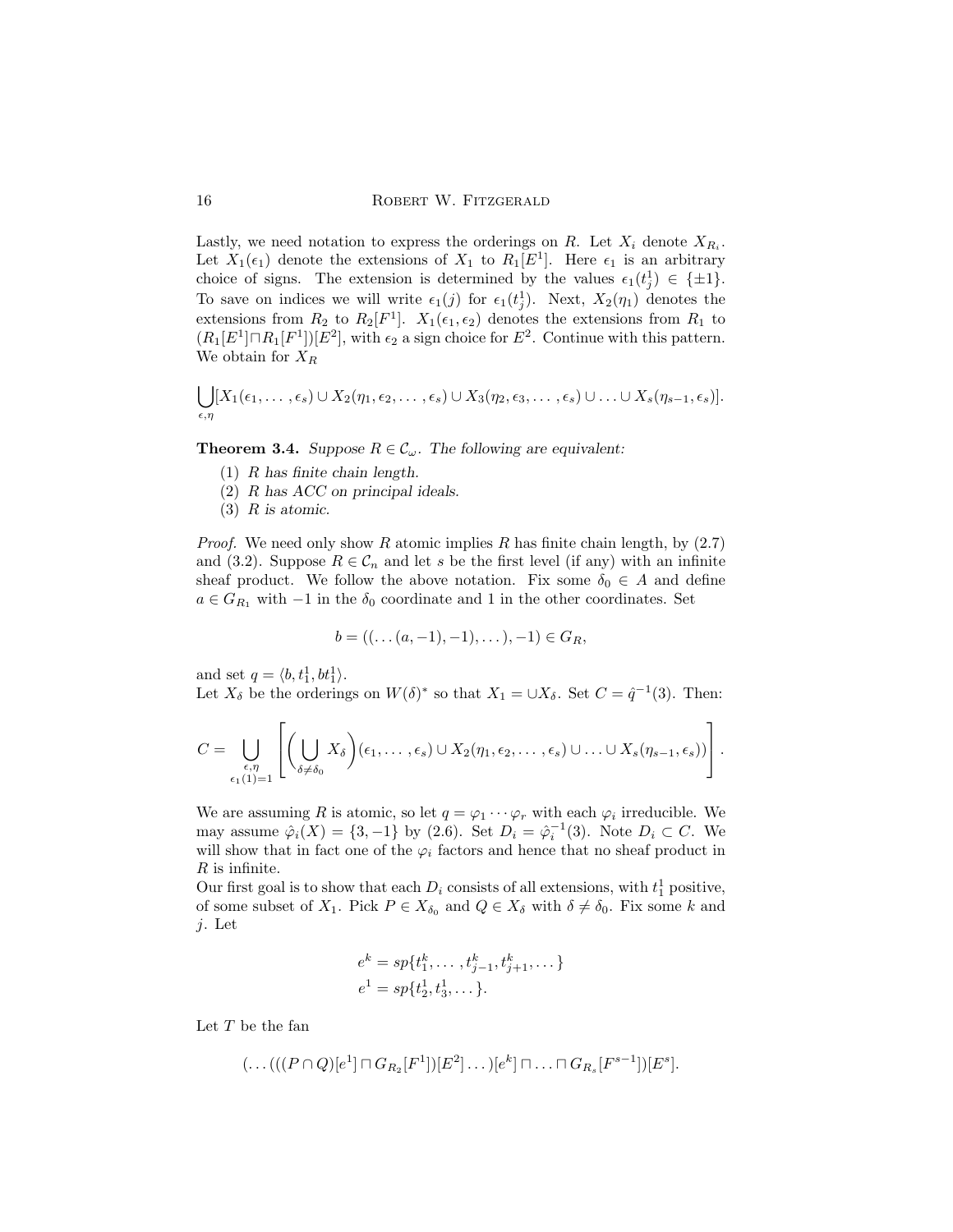Then  $X/T$  has 8 orderings, namely the extensions of P and Q with all  $t^i_\ell$  positive except possibly  $t_1^1$  and  $t_k^j$ . Write these orderings as  $P(\pm 1, \pm 1)$  and  $Q(\pm 1, \pm 1)$ , where the first coordinate gives the sign of  $t_1$  and the second gives the sign of  $t^k_j.$ 

 $C \cap (X/T) = \{Q(1, \pm 1)\}\$ so that  $|C \cap (X/T)| = 2$ . To ease notation slightly, write D for one of the  $D_i$ . Let  $w = |D \cap (X/T)|$ . Then by the easy part of the Representation Theorem we have:

$$
\sum_{\gamma \in X/T} \hat{\varphi}(\gamma) \equiv 0 \pmod{|X/T|}
$$
  
3w - (8 - w) \equiv 0 \pmod{8}  
w \equiv 0 \pmod{2}.

As  $D \cap (X/T) \subset C \cap (X/T)$  we have  $D \cap (X/T)$  is either empty or all of  $C \cap (X/T)$ .

Suppose for some k and j we are in the second case,  $D \cap (X/T) = C \cap (X/T)$ . Choose another pair g, h. Pick the fan T' generated over  $P \cap Q$  by  $E^i$  for  $i \neq 1, k, g$ , the same  $e^1$  as before and

$$
e^{k'} = sp\{t_1^k, \dots, t_{j-1}^k, -t_j^k, t_{j+1}^k, \dots\}
$$
  

$$
e^{g'} = sp\{t_1^g, \dots, t_{h-1}^g, t_{h+1}^g, \dots\}.
$$

Then  $X/T'$  has 8 orderings, namely the extensions of P and Q with all  $t_{\ell}^{i}$ positive except  $t_j^k$  negative and  $t_1^1, t_h^g$  arbitrary. Write these as  $P(\pm 1, -1, \pm 1)$ and  $Q(\pm 1, -1, \pm 1)$  with the first coordinate the sign of  $t_1^1$ , the second coordinate indicating that  $t_j^k$  is negative and the third coordinate the sign of  $t_h^g$ .

Again  $C \cap (X/T')$  consists of two orderings,  $Q(1, -1, \pm 1)$ . And as before we get that  $D \cap (X/T')$  is either empty or all of  $C \cap (X/T')$ . But  $Q(1, -1, 1)$  is the same ordering that was denoted by  $Q(1, -1)$  before (that is, with  $t_1^1$  positive,  $t_j^k$ ) negative and all other t's positive). Hence we have  $D \cap (X/T') = C \cap (X/T')$ . We continue to assume  $D \cap (X/T) = C \cap (X/T)$ . If we repeat this argument (first with a fan having  $t_j^k$  and  $t_h^g$  negative) we get that any extension  $Q$  with  $t_1^1$  positive and only a finite number of  $t_{\ell}$  negative is in D. Now  $D = \hat{\varphi}^{-1}(3)$ and the entries of  $\varphi$  involve only a finite number of  $t^i_\ell$ . Hence we have that any extension of  $Q$  with  $t_1$ <sup>1</sup> positive is in  $D$ .

The assumption that  $D \cap (X/T) \neq \emptyset$  means we are assuming some extension of  $Q$  with  $t_1$  positive is in  $D$ . From this we conclude that all such extensions are in D.

Let  $X_1^*$  denote the orderings on  $R_1[E^1]$ , namely the extensions  $\epsilon_1$  of  $X_1$ . Write  $D|X_1^*$  for the orderings in D restricted to  $R_1[E^1]$ . We have shown that  $D|X_1^*$ consists of all extensions, with  $t_1^1$  positive, of some subset (call it  $D|X_1$ ) of  $X_1$ . Each factor  $\varphi_i$  of q has its set  $D_i$ . We have  $C = \cup D_i$  and

$$
\bigcup (D_i | X_1) = C | X_1 = \bigcup_{\substack{\delta \in A \\ \delta \neq \delta_0}} X_{\delta}.
$$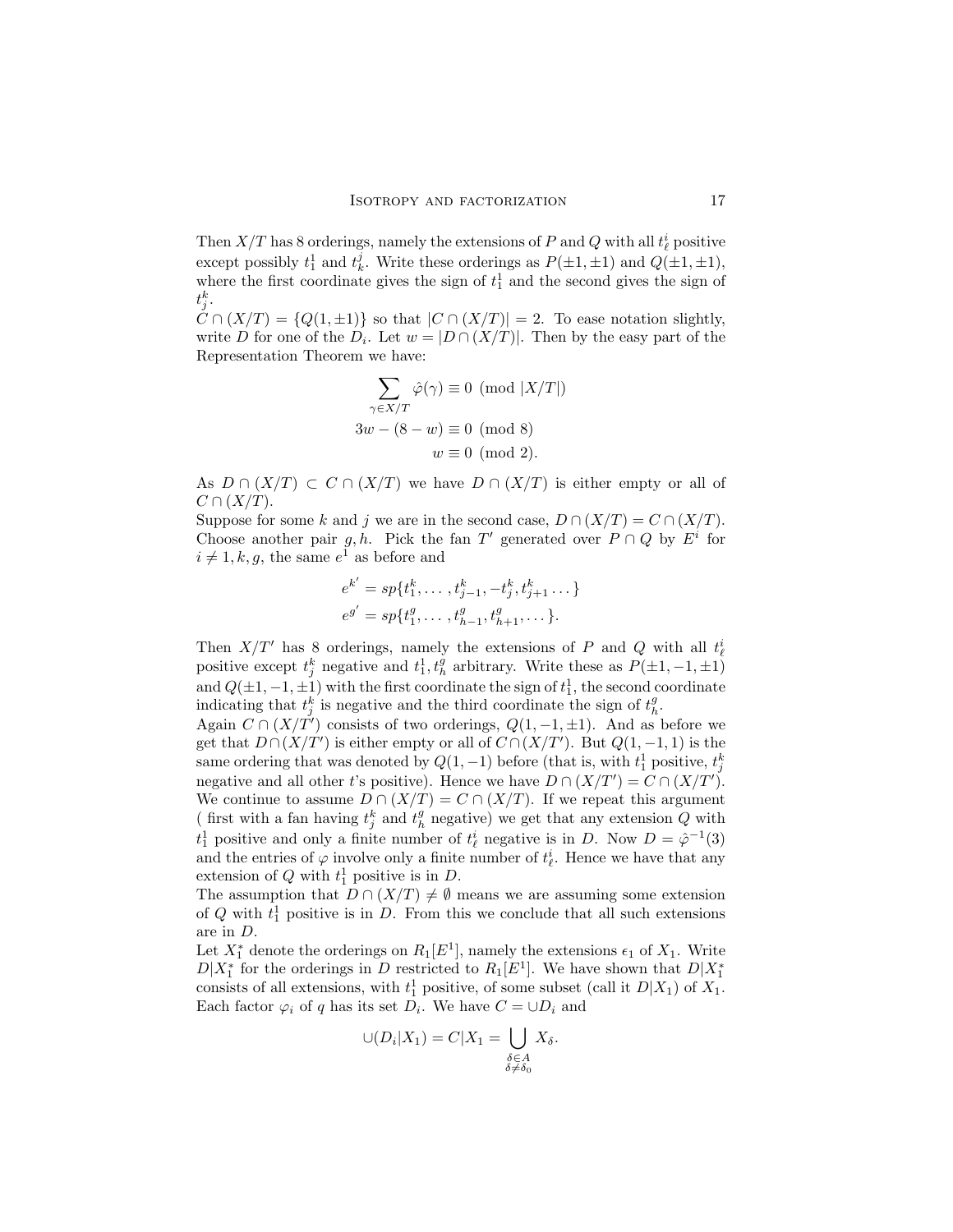A is infinite so some  $D_i|X_1$  meets at least two  $X_\delta$ 's. For simplicity, call this  $D_i$ simply D and the corresponding form  $\varphi$ . Suppose  $D|X_1$  meets  $X_{\delta_1}$  and  $X_{\delta_2}$ ,  $\delta_1 \neq \delta_2$ . Set  $\mathbf{r}$ 

$$
D_0 = \bigcup_{\epsilon(1)=1} [(D|X_1) \cap X_{\delta_1}](\epsilon_1) \subset X_1^*.
$$

In words,  $D_0$  consists of the extensions for  $X_{\delta_1}$  that lie in  $D|X_1^*$ . We will use  $D_0$  to construct a factor of  $\varphi$ .

Let  $f: X_1^* \to \mathbb{Z}$  by  $f(P) = 3$  if  $P \in D_0$  and  $f(P) = -1$  if  $P \notin D_0$ . We want to use the Representation Theorem  $[11,7.13]$  to show f is represented by a form in  $R_1[E^1]$ . Let  $T \subset G_{R_1}E^1$  be a fan of finite index. Then  $T_1 = T \cap G_{R_1}$  is a fan in  $G_{R_1}$  by  $(3.3)$ 

Case 1 :  $(X_1/T_1) \subset X_\delta$  for some  $\delta \in A$ .

Here  $X_1^*/T = (X_\delta/T_1)(\epsilon)$ , over some set of extensions  $\epsilon$  to  $E^1$ . If  $\delta \neq \delta_1$  then  $f(P) = -1$  for all  $P \in (X_1^*/T)$  since  $D_0$  only has extensions from  $X_{\delta_1}$ . Thus

$$
\sum_{P \in X_1^*/T} f(P) = -|X_1^*/T| \equiv 0 \pmod{|X_1^*/T|}.
$$

If  $\delta = \delta_1$  then  $P \in D_0$  iff  $P \in D|X_1^*$  iff some (equivalently, every) extension, with  $t_1^1$  positive, of P to  $X_R$  lies in D iff  $\hat{\varphi}(P) = 3$ . So  $f(P) = \hat{\varphi}(P)$  for all  $P \in X_1^*/T$ . We obtain

$$
\sum_{P \in X_1^* / T} f(P) = \sum_{P \in X_1^* / T} \hat{\varphi}(P) \equiv 0 \pmod{|X_1^* / T|}.
$$

Case  $2: (X_1/T_1) \not\subset X_\delta$  for some  $\delta \in A$ .

Here we must have  $|X_1/T_1| = 2$  by [11, 8.12] Write  $X_1/T_1 = \{P_{\alpha}, P_{\beta}\}\$  where  $\alpha, \beta$  are distinct elements of A and  $P_{\alpha} \in X_{\alpha}$  and  $P_{\beta} \in X_{\beta}$ . Then  $X_1^*/T$  consists of some set of extensions, to  $E^1$ , applied to  $P_\alpha$  and  $P_\beta$ .

Again, if neither  $\alpha$  nor  $\beta$  are  $\delta_1$  then all  $f(P) = -1$  and we are done. So say  $\alpha = \delta_1$  (and so  $\beta \neq \delta_1$ ). If  $P_\alpha \notin D|X_1$  then no extension is in  $D_0$  and all  $f(P) = -1$  again. So suppose  $P_{\alpha} \in (D|X_1) \cap X_{\delta_1}$ . Since  $P_{\beta} \notin X_{\delta_1}$  no extension of  $P_\beta$  in  $X_1^*/T$  is in  $D_0$ . This is half of  $X_1^*/T$ . The other half consists of extensions of  $P_\alpha$  and by (3.3) either none, exactly half or all of these extensions make  $t_1^1$  positive, and hence lie in  $D_0$ . Thus  $|D_0 \cap (X_1^*)| = d|X_1^*/T|$ , where d is either (i) 0, or (ii)  $\frac{1}{4}$  or (iii)  $\frac{1}{2}$ . In case (i) we have

$$
\sum_{P \in X_1^*} f(P) = -|X_1^*/T| \equiv 0 \pmod{|X_1^*/T|}.
$$

In case (ii) we have

$$
\sum_{P \in X_1^*} f(P) = \frac{1}{4} |X_1^*/T| \cdot 3 + \frac{3}{4} |X_1^*/T| \cdot (-1) \equiv 0 \pmod{|X_1^*/T|}.
$$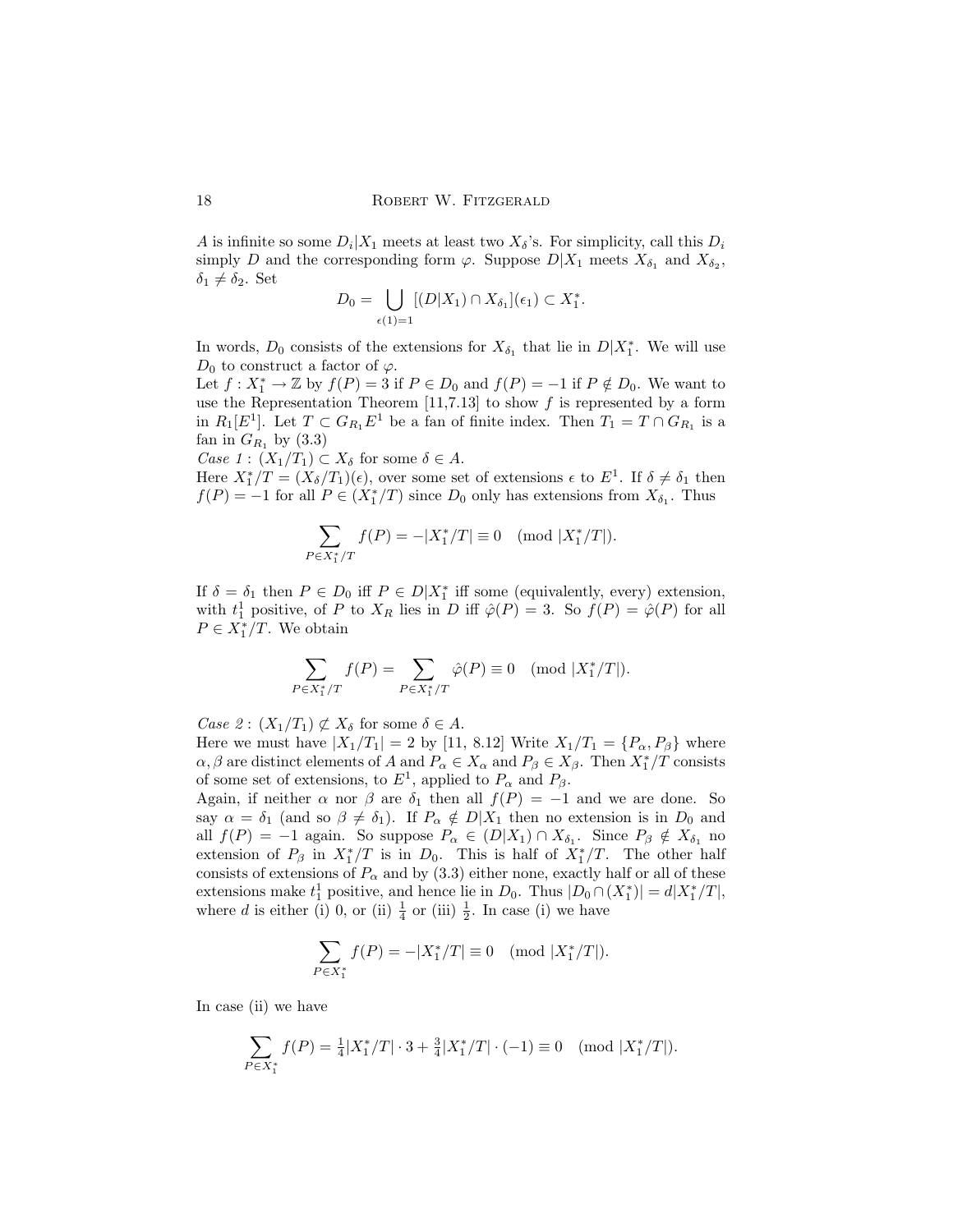In case (iii) we have

$$
\sum_{P \in X_1^*} f(P) = \frac{1}{2} |X_1^*/T| \cdot 3 + \frac{1}{2} |X_1^*/T| \cdot (-1) \equiv 0 \pmod{|X_1^*/T|}.
$$

Thus in all cases we have  $\sum f(P) \equiv 0 \pmod{|X_1^*/T|}$ . By the non-trivial half of the Representation Theorem we have  $f = \hat{\psi}$  for some form  $\psi \in R_1[E^1]$ . By construction  $\hat{\psi}(X_1^*) = \{3, -1\}$  and  $\hat{\psi}^{-1}(3) = D_0 < D$ . Hence by [7, 1.7]  $\hat{\psi}$  is a proper divisor of  $\varphi$ . Hence  $\varphi$  is not irreducible, a contradiction.

We thus have if  $R \in \mathcal{C}_n$  is atomic then all sheaf products are finite. Hence  $\text{cl}(R) < \infty$ , using [12, 4.2.1].  $\Box$ 

**Corollary 3.5.** Let  $R \in \mathcal{C}_{\omega}$ . If  $R[E]$  is atomic then so is R.

*Proof.*  $R[E]$  atomic implies  $R[E]$  has finite chain length by (3.4). Then, as  $\text{cl}(R[E]) = \text{cl}(R)$ , R has finite chain length and so is atomic by (3.2).  $\Box$ 

It is unknown if the reduced Witt rings of finite stability index lie in  $\mathcal{C}_{\omega}$  so the following may improve (3.4), although (3.4) includes many atomic Witt rings with  $X$  infinite.

**Proposition 3.6.** Suppose R has finite stability index. The following are equivalent:

- (1) R has finite chain length.
- (2) R has ACC on principal ideals.
- $(3)$  R is atomic.
- $(4)$  X is finite.

Proof. (1) and (4) are equivalent by [10] (first shown, in the field case in [4]). As in the proof of (3.4) we need only show (3) implies (1). Suppose the stability index of R is n. We can find a prime p congruent to 1 mod  $2^n$  by Dirichlet's Theorem. R is atomic so  $p = \varphi_1 \cdots \varphi_t$  for some irreducible elements  $\varphi_i$ . Note that for each *i* we have  $|\hat{\varphi}_i(X)| = \{p, 1\}$ . Let  $A_i = \hat{\varphi}_i^{-1}(\pm p)$ . The  $A_i$ 's form a clopen cover of X.

We wish to show  $R$  has finite chain length. So suppose we have a tower

$$
H(a_1) > H(a_2) > H(a_3) > \cdots.
$$

First suppose there is an s,  $1 \leq s \leq t$  and a k such that  $A_s \cap H(a_k)$  is a non-empty, proper subset of  $A_s$ . Define  $f: X \to \mathbb{Z}$  by

$$
f(\alpha) = \begin{cases} p, & \text{if } \alpha \in A_s \cap H(a_k) \\ 1, & \text{if } \alpha \notin A_s \cap H(a_k). \end{cases}
$$

Let T be a fan,  $|X/T| = 2^m$ , where  $m \le n$  by definition of the stability index. Set  $w = |A_s \cap H(a_k) \cap (X/T)|$ . Then

$$
\sum_{\alpha \in X/T} f(\alpha) = wp + (2^m - w) = w(p - 1) \equiv 0 \pmod{2^m},
$$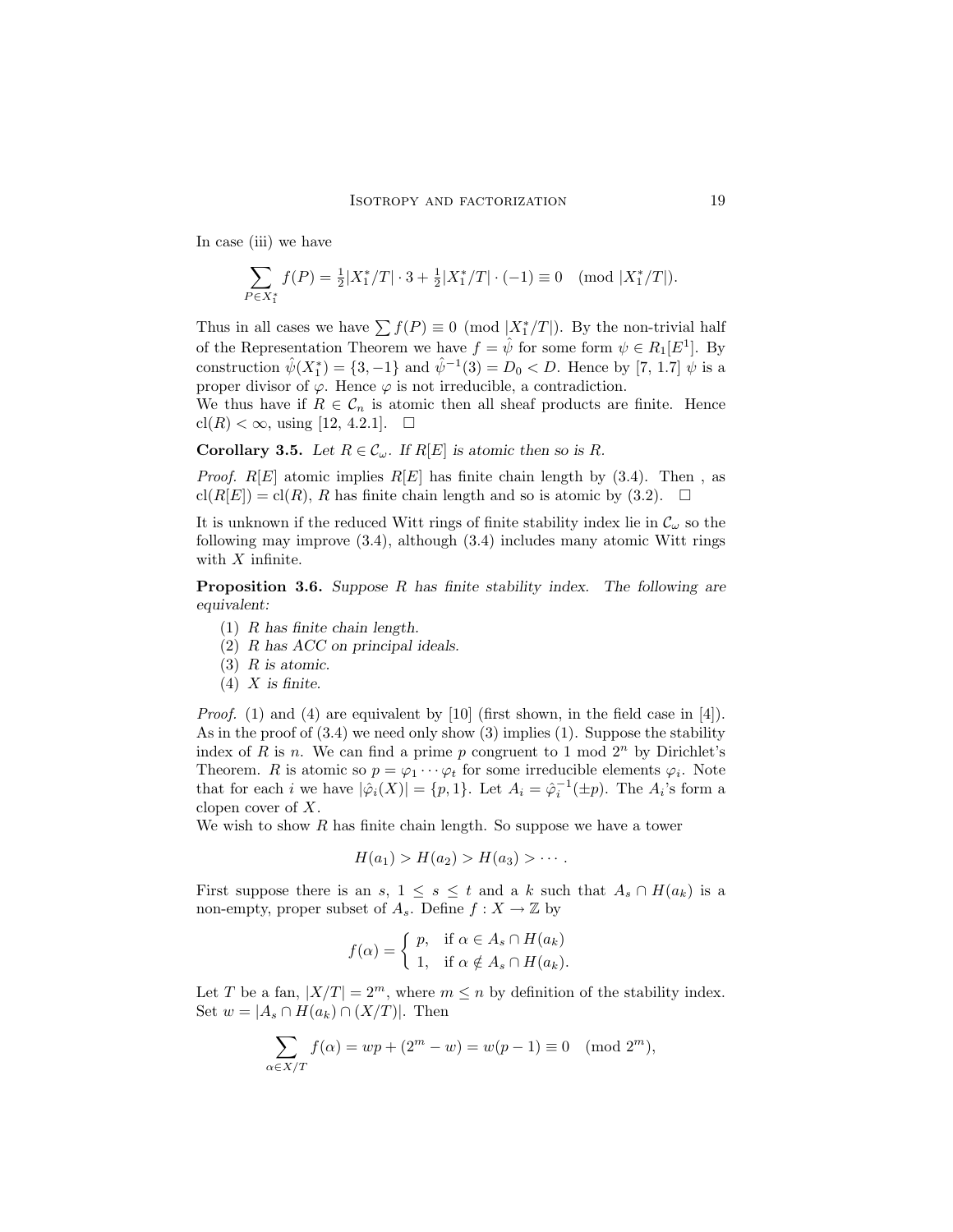since  $p-1$  is a multiple of  $2^n$ . By the Representation Theorem,  $f = \hat{\psi}$  for some form  $\psi$ . Then  $\psi(\alpha)$  divides  $\hat{\varphi}_s(\alpha)$  for all  $\alpha$  and for  $\alpha \in A_s \setminus H(a_k)$ ,  $\hat{\psi}(\alpha) \neq \pm \hat{\varphi}_s(\alpha)$ . So, using [7, 1.7], we have  $\psi$  is proper divisor of  $\varphi_s$ , which is impossible.

Thus there does not exists a pair s, k such that  $H(a_k) \cap A_s$  is a non-empty, proper subset of  $A_s$ . That is, for all  $i, j$  we have  $H(a_i) \cap A_j \neq \emptyset$  implies  $A_j \subset H(a_i)$ . The  $A_j$ 's cover X so each  $H(a_i)$  is a union of  $A_j$ 's. Let  $n(i)$  be the number of  $A_j$ 's required to cover  $H(a_i)$ . Then  $1 \leq n(i+1) < n(i) \leq t$  for all *i*. Thus the tower is finite and we are done.  $\Box$ 

#### 4. Irreducible elements.

We look at some examples to illustrate factorization in reduced Witt rings.

**Proposition 4.1.** If  $1 \neq a \in G$  then  $\langle 1, -a \rangle$  is irreducible in R.

*Proof.* Suppose  $\langle 1, -a \rangle = q\varphi$  in R. We may assume q is even dimensional and  $\varphi$  is odd dimensional. If  $a <_{\alpha} 0$  then  $2 = \hat{q}(\alpha)\hat{\varphi}(\alpha)$ . Thus  $\hat{q}(\alpha) = \pm 2 =$  $\pm sgn_{\alpha}(1, -a)$ , for all  $\alpha$  with  $sgn_{\alpha}(1, -a) \neq 0$ . By (2.6) there exists a  $d \in G$ such that  $\langle d \rangle \langle 1, -a \rangle = q$  and so q is an associate of  $\langle 1, -a \rangle$ .  $\Box$ 

**Example.** If  $R \neq \mathbb{Z}$  then factorization into irreducible elements is not unique. Namely, if  $a \neq \pm 1$  then  $\langle 1, -a \rangle \langle 1, -a \rangle = \langle 1, 1 \rangle \langle 1, -a \rangle$  gives two different factorizations of the Pfister form. This is quite different from the case of factoring odd dimensional forms. When  $X$  is finite there is unique factorization of odd dimensional forms if the ideal class group of  $R$  is trivial or, equivalently, the stability index is at most 2, by  $[6, 2.7]$  and  $[7, 1.17]$ .

We next find the irreducible elements in  $\mathbb{Z}[E_1]$ . Note that any form q in this ring is associate to some  $n + mt$  with  $n \ge |m|$ .

**Proposition 4.2.** Let  $q = n + mt \in \mathbb{Z}[E_1]$  with  $n \ge |m|$ . Then q is irreducible iff  $(n, m)$  or  $(n, -m)$  equals one of the following:

- $(1)$   $(1, 1)$
- (2)  $(2^k + 1, 2^k 1)$ , for some  $k \ge 0$
- (3)  $(\frac{1}{2}(p+1), \frac{1}{2}(p-1))$ , for some odd prime p.

*Proof.* Let q be irreducible. First suppose q is even dimensional. If both n and m are even then 2 is a factor of q. So we have n and m odd. If  $n = \pm m$  then n is a factor of q and we must have  $n = 1$ . Thus  $(n, m) = (1, \pm 1)$ . We may thus suppose  $n + m$  and  $n - m$  are non-zero. Write  $n + m = 2<sup>g</sup> h$  and  $n - m = 2<sup>k</sup> l$ with h and  $\ell$  odd and  $g, k \geq 1$ . Set

$$
\varphi_1 = \frac{1}{2}(2^g + 2^k) + \frac{1}{2}(2^g - 2^k)t
$$
  

$$
\varphi_2 = \frac{1}{2}(h + \ell) + \frac{1}{2}(h - \ell)t.
$$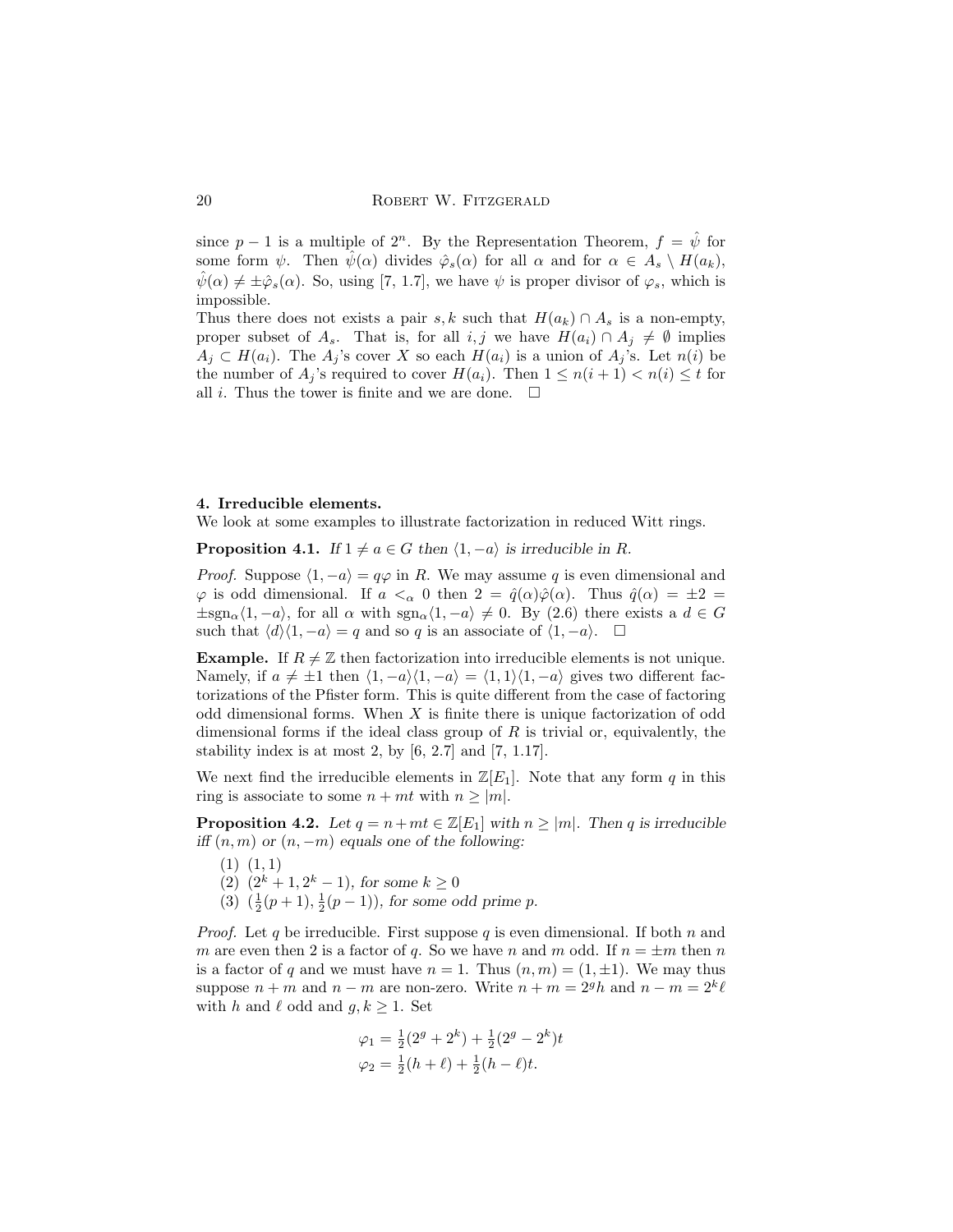Then  $q = \varphi_1 \varphi_2$  and  $\varphi_2$  is odd dimensional and so not an associate of q. Thus  $\varphi_1$  is an associate of q. If  $\alpha$  is the ordering with t positive then  $n+m = \hat{q}(\alpha)$  $\pm \hat{\varphi}_1(\alpha) = \pm 2^g$ . Since  $n \ge -m$  we obtain  $n + m = 2^g$  and  $h = 1$ . Similarly, taking signatures at the ordering  $\beta$  with t negative gives  $\ell = 1$ . If both g and k are at least 2 then n and m are even which is not possible. Suppose  $n+m=2<sup>g</sup>$ and  $n-m=2$ . Then we get case (2). The reverse ,  $n+m=2$  and  $n-m=2^k$ gives case (2) for the pair  $(n, -m)$ .

Now suppose q is odd dimensional. If  $n + m$  is composite, say  $n + m = ab$  with  $a, b > 1$ , then set

$$
\varphi_1 = \frac{1}{2}(a+1) + \frac{1}{2}(a-1)t
$$
  

$$
\varphi_2 = \frac{1}{2}(b+n-m) + \frac{1}{2}(b-n+m)t.
$$

Then  $q = \varphi_1 \varphi_2$ . Neither  $\varphi_1$  nor  $\varphi_2$  is an associate of q as  $\hat{q}(\alpha) = ab$  while  $\hat{\varphi}_1(\alpha) = a$  and  $\hat{\varphi}_2(\alpha) = b$ . Hence  $n + m$  is not composite. Similarly,  $n - m$  is not composite. If both  $n + m$  and  $n - m$  are prime then set

$$
\varphi_1 = \frac{1}{2}(n+m+1) + \frac{1}{2}(n+m-1)t
$$
  

$$
\varphi_2 = \frac{1}{2}(n-m+1) + \frac{1}{2}(1-n+m)t.
$$

We have  $q = \varphi_1 \varphi_2$ . Neither  $\varphi_1$  nor  $\varphi_2$  is an associate of q as  $\hat{q}(\alpha) = n+m$  while  $\hat{\varphi}_2(\alpha) = 1$  and  $\hat{q}(\beta) = n - m$  while  $\hat{\varphi}_1(\beta) = 1$ . Thus we must have  $n + m = p$ , p an odd prime, and  $n - m = 1$  (or the reverse). This gives case (3). It is straightforward to check the forms in cases (1) - (3) are irreducible.  $\Box$ 

**Example.** Already for  $\mathbb{Z}[E_1]$ , and in fact for any  $R \neq \mathbb{Z}$ , the number of irreducible factors in factorization of a given element can be arbitrarily large. For instance,  $\langle 1, 1, t \rangle$  is irreducible (take  $p = 3$  in  $(4.2)(3)$ ) and  $\langle 1, -t \rangle \langle 1, 1, t \rangle =$  $\langle 1, -t \rangle$ . Hence

$$
\langle \langle 1, -t \rangle \rangle = \langle 1, 1 \rangle \langle 1, 1, t \rangle^{n} \langle 1, -t \rangle
$$

is a factorization into irreducible elements for any  $n$ . Again the situation is quite different if we consider only factorizations of odd dimensional forms. When  $X$  is finite, the number of irreducible factors in a factorization is uniquely determined iff the stability index is at most 3 and R has no factor of the type  $(\mathbb{Z}^s)[E_2]$ , with  $s \geq 3$ , see [7].

Notice that the even prime of  $\mathbb Z$  remains irreducible in  $\mathbb Z[E_1]$  while the odd primes of  $\mathbb Z$  all factor in  $\mathbb Z[E_1]$ . This holds more generally.

**Proposition 4.3.** Let  $q \in R$  be irreducible.

- (1) If q is even dimensional then q remains irreducible in  $R[E_1]$ .
- (2) If q is odd dimensional then q remains irreducible in  $R[E_1]$  iff q is not associate to  $1 + 2q_0$ , for some  $q_0 \in R$ .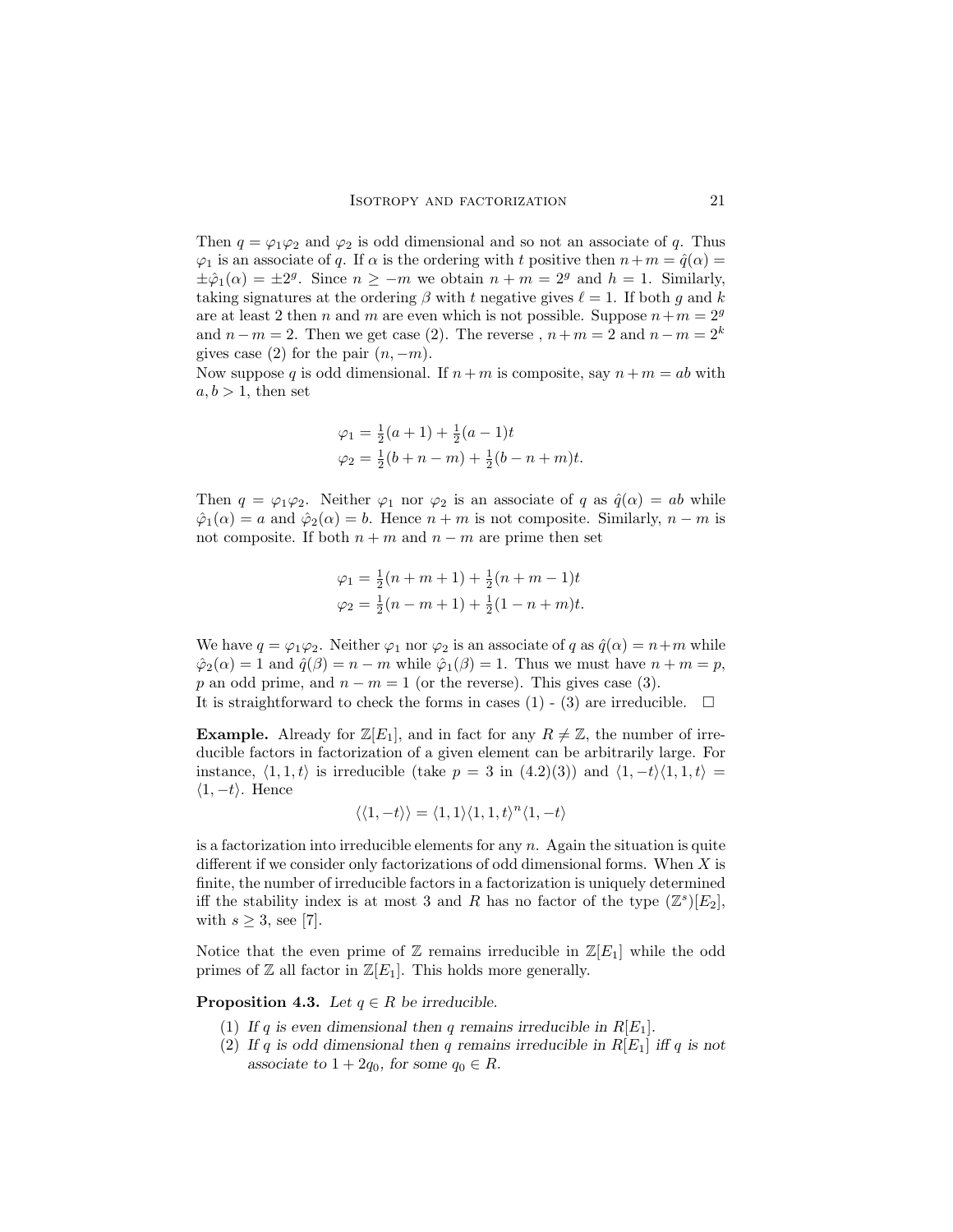*Proof.* First say  $q = 1 + 2q_0$ , for some  $q_0 \in R$ . Since q is not a unit, there exists an  $\alpha \in X_R$  with  $\hat{q}(\alpha) \neq \pm 1$ . Let  $\alpha^+$  and  $\alpha^-$  denote the extensions of  $\alpha$ to  $R[E_1]$  with, respectively, t positive and t negative. Now

$$
q = (1 + q_0 \langle 1, t \rangle)(1 + q_0 \langle 1, -t \rangle).
$$

Neither factor is an associate of q as the first has signature 1 at  $\alpha^-$  and the second has signature 1 at  $\alpha^+$ . Thus q is not irreducible in  $R[E_1]$ .

Now suppose we have an irreducible q that factors in  $R[E_1]$ . We want to show q is odd dimensional and associate to some  $1 + 2q_0$ . Write  $q = (a + b(1, t))(c +$  $d(1, -t)$ , with  $a, b, c, d \in R$  and neither factor an associate of q. The coefficient of t, namely  $bc - ad$ , must be zero and so  $q = ac + ad + bc$ . Then

(4.4) 
$$
q = ac + 2bc = c(a + 2b)
$$

(4.5) 
$$
= ac + 2ad = a(c + 2d).
$$

As q is irreducible in R,  $(4.4)$  shows that either c or  $a + 2b$  is an associate of q. We may assume c is the associate of q. Namely, if  $a + 2b$  is the associate then rewrite q as

$$
q = ((c+2d) + (-d)\langle 1, t \rangle)((a+2b) + (-b)\langle 1, -t \rangle)
$$
  

$$
\equiv (a' + b'\langle 1, t \rangle)(c' + d'\langle 1, -t \rangle).
$$

Then  $c' = a + 2b$  is associate to q.

Write  $uq = c$  for some unit  $c \in R$ . Equation (4.5) shows that either a or  $c + 2d$ is an associate of q. Assume by way of contradiction that  $vq = c + 2d$  for some unit  $v \in R$ . Note  $(v - u)q = 2d$ ; set  $\chi = v - u$ . Let  $Z = {\alpha \in X_R : \hat{q}(\alpha) \neq 0}.$ From (4.4),  $q = qu(a + 2b)$  so that  $\hat{u} = \hat{a} + 2\hat{b}$  on Z. Similarly, from (4.5)  $q = qv \alpha$  so that  $\hat{v} = \hat{a}$  on Z. Thus, on Z,  $\hat{\chi} = \hat{v} - \hat{u} = -2\hat{b}$ . Now u and v are units and so have signatures  $\pm 1$  at all orderings. Thus  $\hat{\chi}(X_R) \subset \{2, 0, -2\}$ . If b is even dimensional then we must have  $\tilde{b} = 0$  on Z. Then  $\hat{\chi} = 0$  on Z and  $0 = q\chi = 2d$ . But then  $d = 0$  and the second factor of q,  $c + d\langle 1, -t \rangle = c = uq$ is an associate of  $q$ , a contradiction. Hence  $b$  is odd dimensional. In particular,  $\hat{b}$  is never zero. So  $\hat{v} - \hat{u}$  is not zero on Z. We must have  $\hat{v} = -\hat{u}$  (as  $\hat{u}$  and  $\hat{v}$ ) are always  $\pm 1$ ). So  $\hat{\chi} = 2\hat{v}$  on Z. Then  $2vq = q\chi = 2d$  and  $vq = d$ . But then the second factor of q is  $c + d\langle 1, -t \rangle = uq + vq\langle 1, -t \rangle = q(u + v - vt) = -vtq$ , an associate of  $q$ . This is impossible.

Hence we must have that q is an associate of a as well as c. Write  $uq = c$  and  $vq = a$  for units  $u, v \in R$ . Equation (4.4) gives  $q = uq(a + 2b)$ . If q is even dimensional then  $a + 2b$  is odd dimensional and so a is odd dimensional. But  $a$  is an associate of the even dimensional  $q$  so  $a$  must be even dimensional, a contradiction.

We have then that q is odd dimensional. Then  $q = uq(a+2b)$  implies  $u(a+2b)$  = 1. So  $uvq = ua = 1 - 2ub$ , as desired.  $\Box$